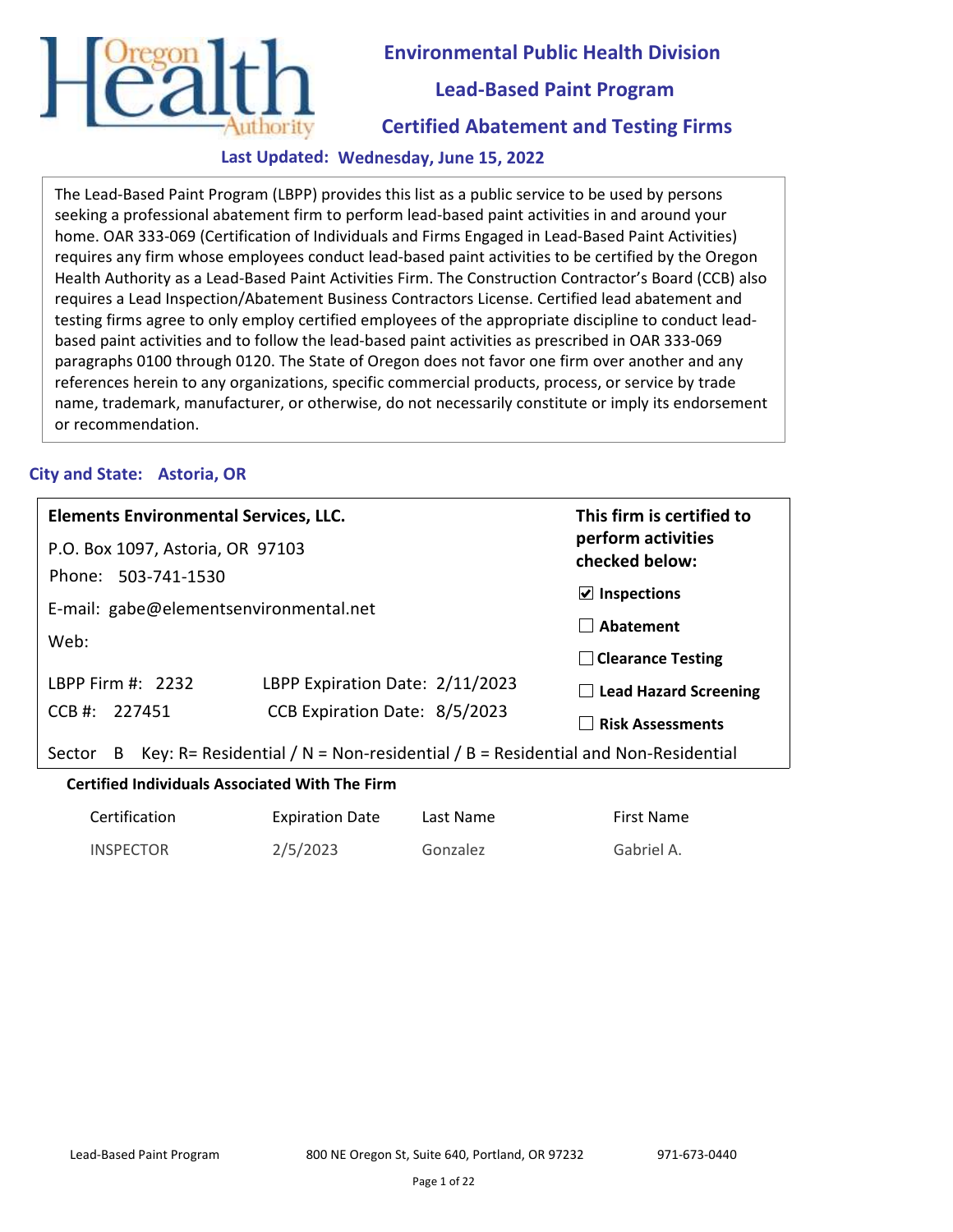### **City and State: Beaverton, OR**

| Alpha Environmental Services, Inc.                                                             |                                 | This firm is certified to<br>perform activities<br>checked below: |  |
|------------------------------------------------------------------------------------------------|---------------------------------|-------------------------------------------------------------------|--|
| 11080 SW Allen Blvd. Ste 100, Beaverton, OR 97005                                              |                                 |                                                                   |  |
| Phone: 503-292-5436                                                                            |                                 | $\vert$ Inspections                                               |  |
| E-mail: info@alphaenvironmental.net<br>Web:                                                    |                                 | Abatement                                                         |  |
|                                                                                                |                                 | $\vee$ Clearance Testing                                          |  |
| LBPP Firm #: 2235                                                                              | LBPP Expiration Date: 3/19/2023 |                                                                   |  |
| 152125<br>$CCB#$ :                                                                             | CCB Expiration Date: 7/9/2022   | $\vee$ Lead Hazard Screening                                      |  |
|                                                                                                |                                 | <b>V</b> Risk Assessments                                         |  |
| Key: R= Residential / N = Non-residential / B = Residential and Non-Residential<br>Sector<br>B |                                 |                                                                   |  |

| Certification        | <b>Expiration Date</b> | Last Name      | First Name |
|----------------------|------------------------|----------------|------------|
| <b>RISK ASSESSOR</b> | 7/30/2023              | Gomez Higareda | Rodolfo    |

### **City and State: Boise, ID**

| <b>Materials Testing &amp; Inspection, LLC</b> |                                 | This firm is certified to<br>perform activities<br>checked below: |  |
|------------------------------------------------|---------------------------------|-------------------------------------------------------------------|--|
| 2791 S. Victory View Way, Boise, ID 83709      |                                 |                                                                   |  |
| Phone: 208-376-4748                            |                                 | $\vert$ Inspections                                               |  |
| E-mail: Jennifer.babione@oneatlas.com          |                                 | Abatement                                                         |  |
| Web:                                           |                                 | $\triangledown$ Clearance Testing                                 |  |
| LBPP Firm #: 2194                              | LBPP Expiration Date: 9/21/2023 | $\vee$ Lead Hazard Screening                                      |  |
| 221839<br>$CCB$ #:                             | CCB Expiration Date: 8/6/2022   | <b>Risk Assessments</b><br>V                                      |  |

Sector B Key: R= Residential / N = Non-residential / B = Residential and Non-Residential

| Certification        | <b>Expiration Date</b> | Last Name | First Name |
|----------------------|------------------------|-----------|------------|
| <b>INSPECTOR</b>     | 4/9/2023               | Resch     | Allyssa D. |
| <b>RISK ASSESSOR</b> | 4/30/2023              | Decker    | David M.   |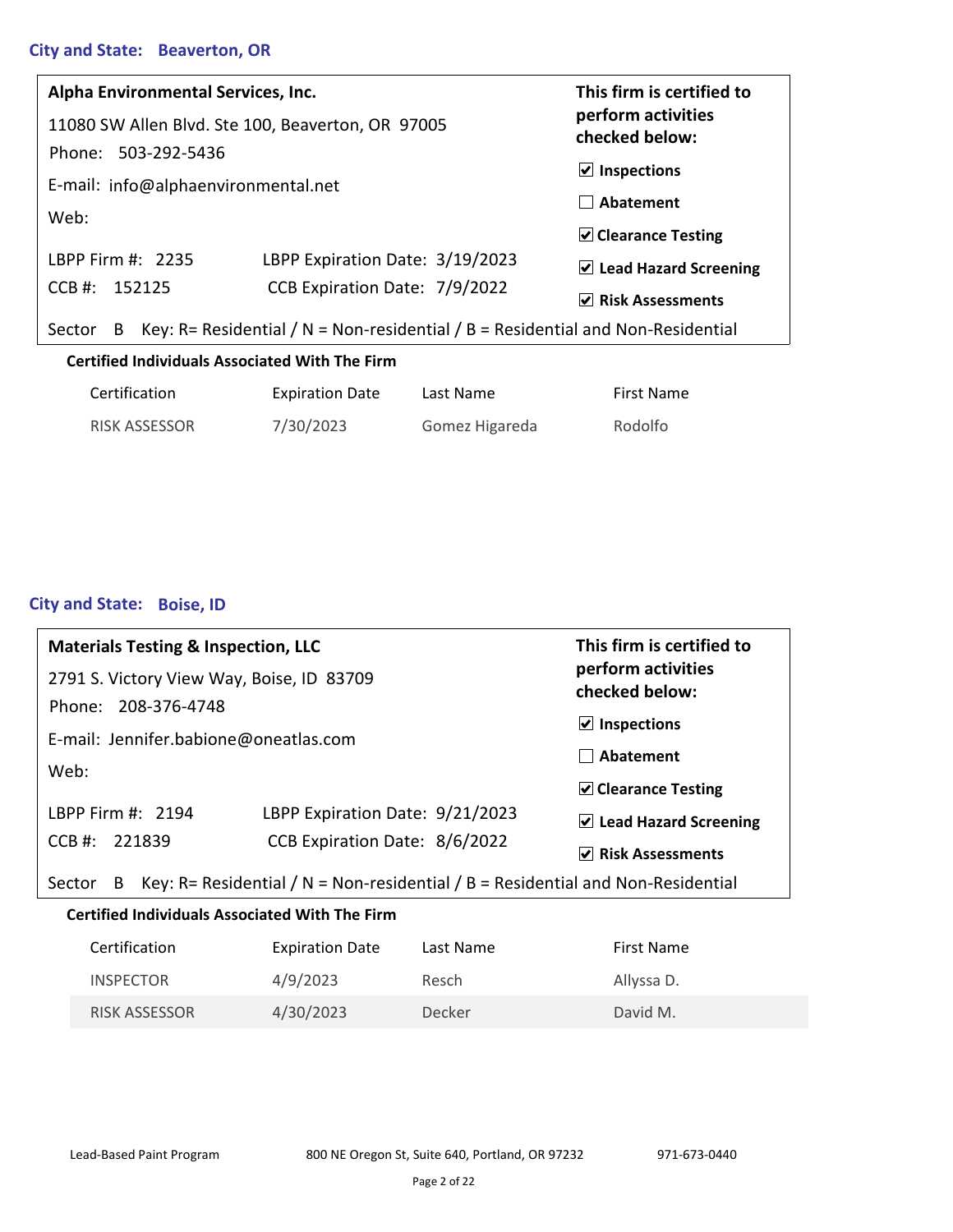### **City and State: Clayton, MO**

| <b>AECOM Technical Services, Inc.</b>             |                                                                                 | This firm is certified to<br>perform activities<br>checked below: |  |
|---------------------------------------------------|---------------------------------------------------------------------------------|-------------------------------------------------------------------|--|
| 120 S. Central Ave., Suite 350, Clayton, MO 63105 |                                                                                 |                                                                   |  |
| Phone: 978-905-2100                               |                                                                                 |                                                                   |  |
| E-mail: professionallicenses@aecom.com            |                                                                                 | $\vert$ Inspections                                               |  |
| Web:                                              |                                                                                 | Abatement                                                         |  |
|                                                   |                                                                                 | $\vee$ Clearance Testing                                          |  |
| LBPP Firm #: $2182$                               | LBPP Expiration Date: 7/30/2023                                                 | $\vee$ Lead Hazard Screening                                      |  |
| CCB #: 204352                                     | CCB Expiration Date: 10/22/2022                                                 | $\vee$ Risk Assessments                                           |  |
|                                                   |                                                                                 |                                                                   |  |
| Sector<br>N.                                      | Key: R= Residential / N = Non-residential / B = Residential and Non-Residential |                                                                   |  |

| Certification        | <b>Expiration Date</b> | Last Name | First Name |
|----------------------|------------------------|-----------|------------|
| <b>RISK ASSESSOR</b> | 8/25/2024              | Mackay    | Shannon R. |

### **City and State: Dallas, OR**

| <b>Enviromex Contracting, Inc.</b>       |                                 | This firm is certified to<br>perform activities<br>checked below: |  |
|------------------------------------------|---------------------------------|-------------------------------------------------------------------|--|
| 12435 Clow Corner Road, Dallas, OR 97338 |                                 |                                                                   |  |
| Phone: (503) 831-2000                    |                                 | <b>Inspections</b>                                                |  |
| E-mail: enviromex@qwestoffice.net        |                                 | $\vee$ Abatement                                                  |  |
| Web:                                     |                                 | $\Box$ Clearance Testing                                          |  |
| LBPP Firm #: 1762                        | LBPP Expiration Date: 7/30/2023 | <b>Lead Hazard Screening</b>                                      |  |
| $CCB$ #:<br>177965                       | CCB Expiration Date: 8/21/2023  | <b>Risk Assessments</b>                                           |  |

Sector B Key: R= Residential / N = Non-residential / B = Residential and Non-Residential

| Certification     | <b>Expiration Date</b> | Last Name | First Name |
|-------------------|------------------------|-----------|------------|
| <b>SUPERVISOR</b> | 7/30/2023              | Rodriguez | Jose L     |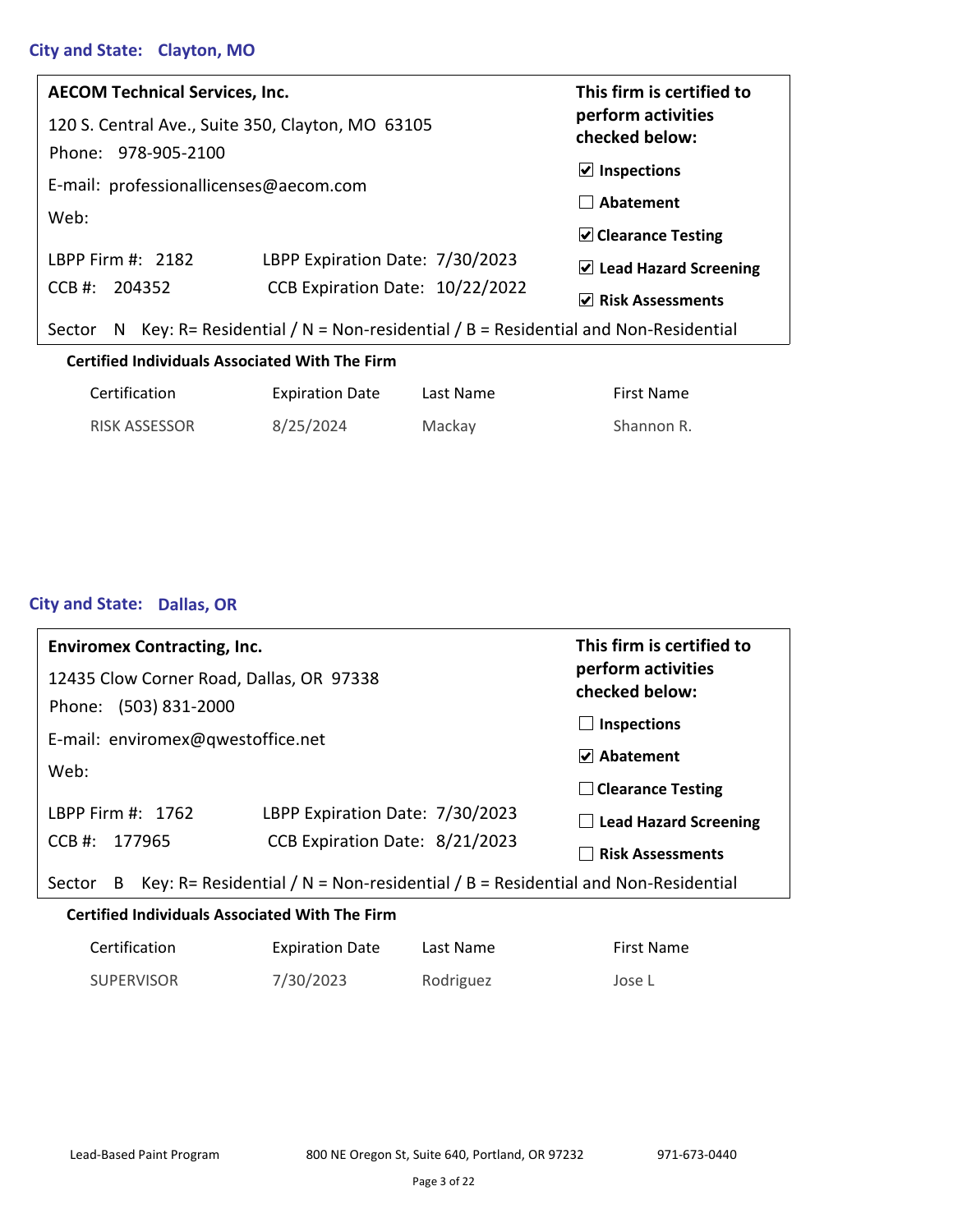### **City and State: Damascus, OR**

| <b>Pacific Northwest Environmental, LLC</b>                                                     |                                 | This firm is certified to            |  |
|-------------------------------------------------------------------------------------------------|---------------------------------|--------------------------------------|--|
| 19645 S.E. Sunnyside Road, Damascus, OR 97089                                                   |                                 | perform activities<br>checked below: |  |
| Phone: 5032182080                                                                               |                                 | Inspections                          |  |
| E-mail: Kelly@pnwellc.com                                                                       |                                 | $\triangledown$ Abatement            |  |
| Web:                                                                                            |                                 |                                      |  |
|                                                                                                 |                                 | $\Box$ Clearance Testing             |  |
| LBPP Firm #: $1822$                                                                             | LBPP Expiration Date: 9/27/2023 | $\Box$ Lead Hazard Screening         |  |
| CCB #: 192577                                                                                   | CCB Expiration Date: 12/21/2022 | <b>Risk Assessments</b>              |  |
| Key: R= Residential / N = Non-residential / B = Residential and Non-Residential<br>Sector<br>N. |                                 |                                      |  |

#### **Certified Individuals Associated With The Firm**

### **City and State: Dayton, OR**

| <b>ENVIROLEAD LLC</b>       |                                 | This firm is certified to             |
|-----------------------------|---------------------------------|---------------------------------------|
| PO Box 31, Dayton, OR 97114 |                                 | perform activities<br>checked below:  |
| Phone: (541) 404-2788       |                                 | $\vert$ Inspections                   |
| E-mail: sue@envirolead.us   |                                 | Abatement                             |
| Web: www.envirolead.us      |                                 |                                       |
| LBPP Firm #: 2048           | LBPP Expiration Date: 6/30/2023 | $\vee$ Clearance Testing              |
| $CCB$ #:<br>202033          | CCB Expiration Date: 2/21/2024  | $\triangledown$ Lead Hazard Screening |
|                             |                                 | <b>Risk Assessments</b>               |

Sector B Key: R= Residential / N = Non-residential / B = Residential and Non-Residential

| Certification        | <b>Expiration Date</b> | Last Name      | First Name |
|----------------------|------------------------|----------------|------------|
| <b>RISK ASSESSOR</b> | 6/30/2023              | Gerhauser      | Karl E.    |
| <b>RISK ASSESSOR</b> | 6/30/2023              | Gerhauser      | Susan S.   |
| <b>RISK ASSESSOR</b> | 3/24/2025              | <b>Dowling</b> | Kristin    |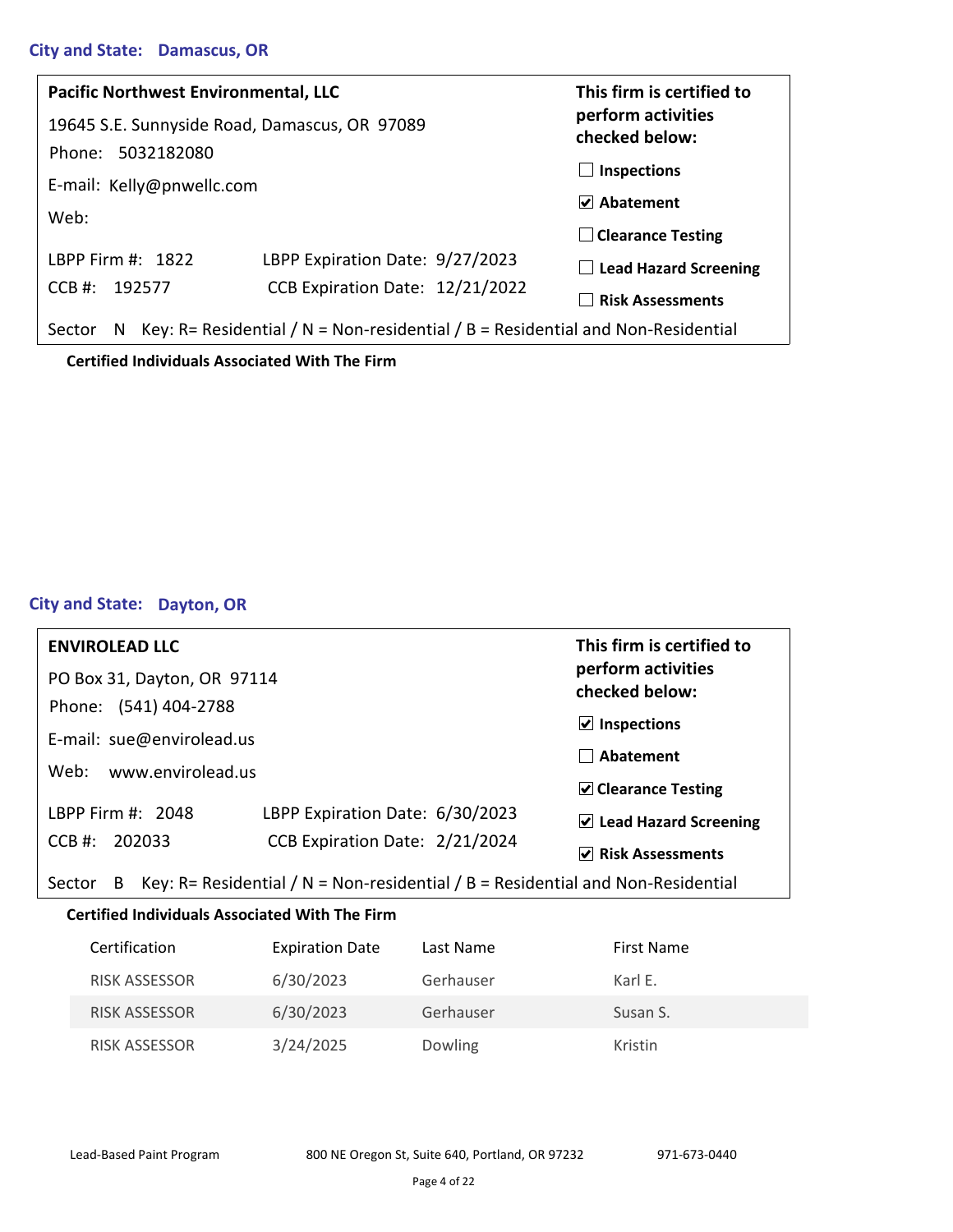### **City and State: Eugene, OR**

| Pacific Environmental Group, Inc.                                                               |                                 | This firm is certified to            |  |
|-------------------------------------------------------------------------------------------------|---------------------------------|--------------------------------------|--|
| PO Box 22306, Eugene, OR 97402                                                                  |                                 | perform activities<br>checked below: |  |
| Phone: 541-767-3770                                                                             |                                 |                                      |  |
| E-mail: pegi@pacinfo.com                                                                        |                                 | Inspections                          |  |
| Web:                                                                                            |                                 | $ v $ Abatement                      |  |
|                                                                                                 |                                 | $\Box$ Clearance Testing             |  |
| LBPP Firm #: 1025                                                                               | LBPP Expiration Date: 1/28/2024 | $\Box$ Lead Hazard Screening         |  |
| $CCB$ #: 66770                                                                                  | CCB Expiration Date: 5/21/2023  | <b>Risk Assessments</b>              |  |
| Key: R= Residential / N = Non-residential / B = Residential and Non-Residential<br>Sector<br>B. |                                 |                                      |  |
| <b>Certified Individuals Associated With The Firm</b>                                           |                                 |                                      |  |

| Certification     | <b>Expiration Date</b> | Last Name      | First Name |
|-------------------|------------------------|----------------|------------|
| <b>SUPERVISOR</b> | 1/28/2024              | Amelung        | Michael L. |
| <b>SUPERVISOR</b> | 1/28/2024              | <b>Bearden</b> | Barbara L. |

### **City and State: Harrisburg, OR**

| ATEZ, Inc.                       |                                 | This firm is certified to            |
|----------------------------------|---------------------------------|--------------------------------------|
| PO Box 126, Harrisburg, OR 97446 |                                 | perform activities<br>checked below: |
| Phone: 541-995-6008              |                                 |                                      |
| E-mail: atez@atezinc.com         |                                 | $\vee$ Inspections                   |
| Web:                             |                                 | $ v $ Abatement                      |
|                                  |                                 | <b>▽</b> Clearance Testing           |
| LBPP Firm #: 1022                | LBPP Expiration Date: 4/14/2023 | $\vee$ Lead Hazard Screening         |
| $CCB$ #:<br>64090                | CCB Expiration Date: 2/2/2023   | <b>Risk Assessments</b>              |

Sector B Key: R= Residential / N = Non-residential / B = Residential and Non-Residential

### **Certified Individuals Associated With The Firm**

| Certification        | <b>Expiration Date</b> | Last Name | <b>First Name</b> |
|----------------------|------------------------|-----------|-------------------|
| <b>INSPECTOR</b>     | 5/10/2023              | Proudfoot | David J.          |
| <b>RISK ASSESSOR</b> | 5/10/2023              | Kinyon    | Robert R.         |
| <b>SUPERVISOR</b>    | 5/10/2023              | Kinyon    | Robert R.         |
| <b>INSPECTOR</b>     | 4/29/2024              | Kinyon    | Matthew L.        |
| <b>RISK ASSESSOR</b> | 4/29/2024              | Kinyon    | Matthew L.        |

Lead-Based Paint Program 800 NE Oregon St, Suite 640, Portland, OR 97232 971-673-0440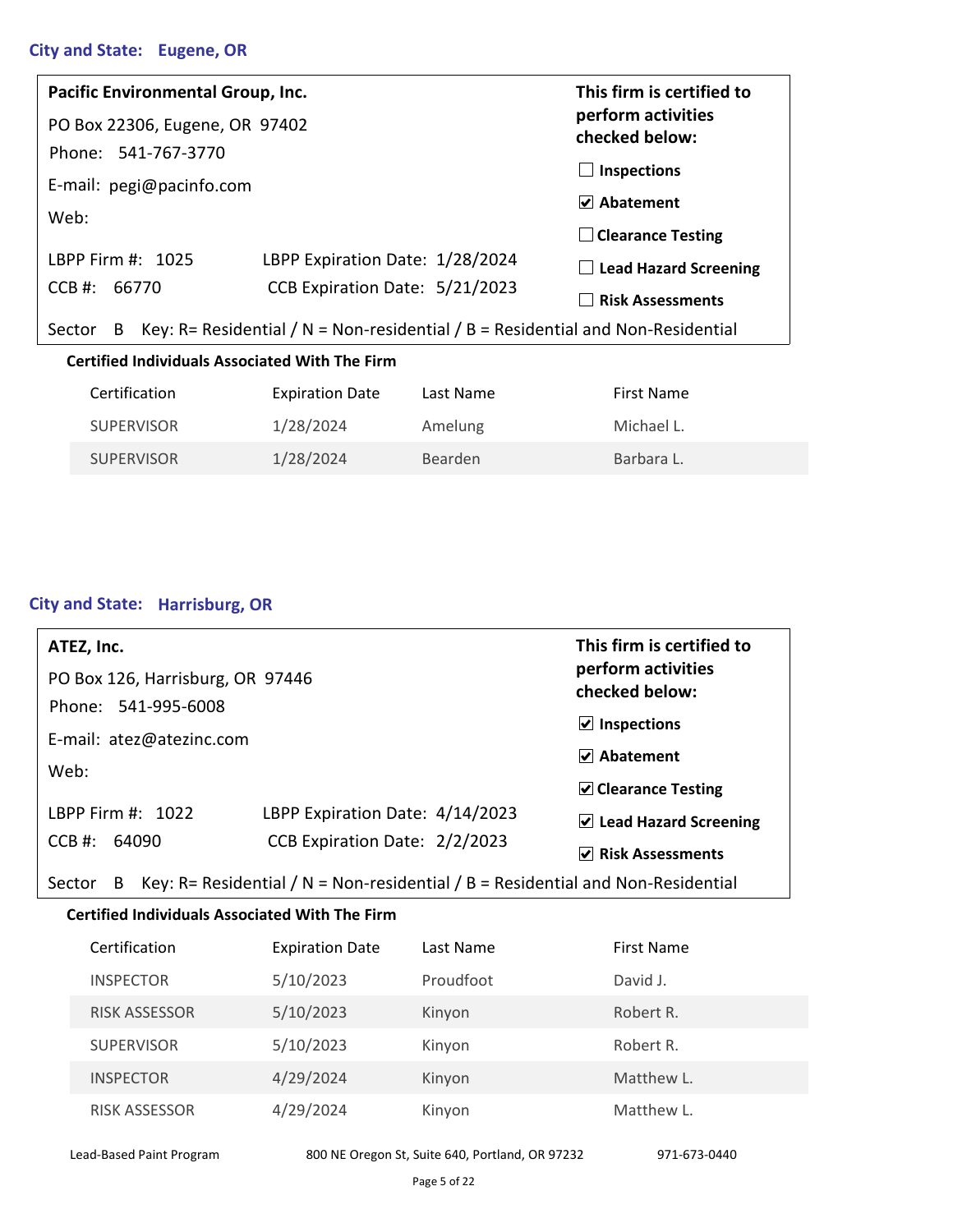### **City and State: Hillsboro, OR**

| <b>InterConstruction LLC</b>                          |                                                                                 | This firm is certified to            |  |
|-------------------------------------------------------|---------------------------------------------------------------------------------|--------------------------------------|--|
| 1164 SE Tamango St, Hillsboro, OR 97123               |                                                                                 | perform activities<br>checked below: |  |
| Phone: 971-404-9389                                   |                                                                                 |                                      |  |
| E-mail: interconstruction4@gmail.com                  |                                                                                 | Inspections                          |  |
|                                                       |                                                                                 | $\triangledown$ Abatement            |  |
| Web:                                                  |                                                                                 |                                      |  |
|                                                       |                                                                                 | $\Box$ Clearance Testing             |  |
| LBPP Firm #: 2276                                     | LBPP Expiration Date: 6/29/2024                                                 | $\Box$ Lead Hazard Screening         |  |
| CCB #: 226617                                         | CCB Expiration Date: 7/2/2023                                                   |                                      |  |
|                                                       |                                                                                 | <b>Risk Assessments</b>              |  |
| Sector<br>- B                                         | Key: R= Residential / N = Non-residential / B = Residential and Non-Residential |                                      |  |
| <b>Certified Individuals Associated With The Firm</b> |                                                                                 |                                      |  |

| Certification     | <b>Expiration Date</b> | Last Name | First Name |
|-------------------|------------------------|-----------|------------|
| <b>WORKER</b>     | 6/29/2024              | Roblero   | Carlos T.  |
| <b>SUPERVISOR</b> | 7/1/2024               | Roblero   | Linda      |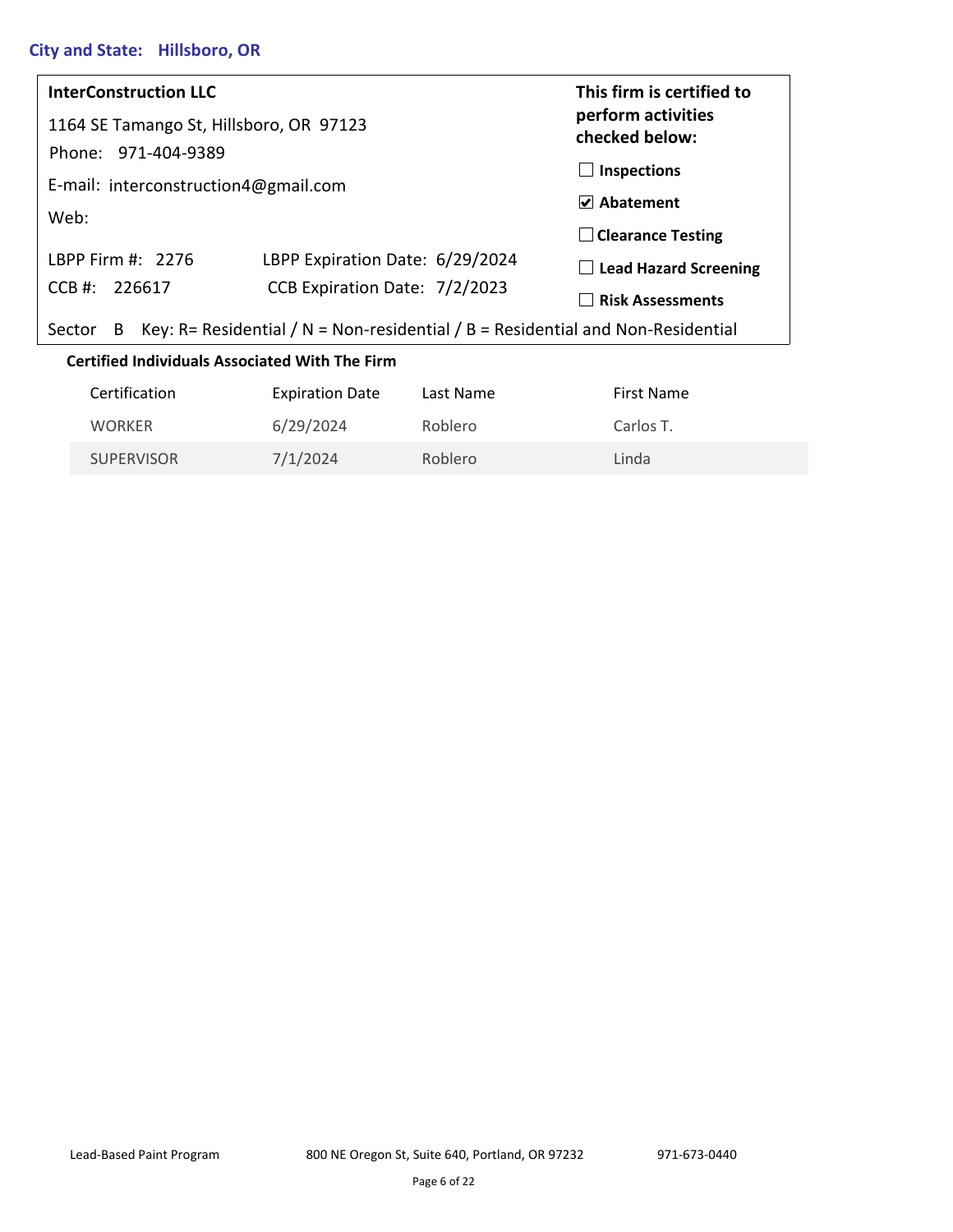### **City and State: Hillsboro, OR**

| IRS Environmental of Portland, Inc.                                                            |                                 | This firm is certified to<br>perform activities<br>checked below: |
|------------------------------------------------------------------------------------------------|---------------------------------|-------------------------------------------------------------------|
| 777 SW Armco Avenue, Hillsboro, OR 97123                                                       |                                 |                                                                   |
| Phone: (503) 693-6388                                                                          |                                 | Inspections                                                       |
| E-mail: Nancy@IRSEnvironmental.com                                                             |                                 | $\triangledown$ Abatement                                         |
| Web:                                                                                           |                                 |                                                                   |
|                                                                                                |                                 | $\Box$ Clearance Testing                                          |
| LBPP Firm #: $1126$                                                                            | LBPP Expiration Date: 4/15/2024 | <b>Lead Hazard Screening</b>                                      |
| $CCB$ #: 155646                                                                                | CCB Expiration Date: 6/2/2023   | <b>Risk Assessments</b>                                           |
| Key: R= Residential / N = Non-residential / B = Residential and Non-Residential<br>Sector<br>B |                                 |                                                                   |

| Certification     | <b>Expiration Date</b> | Last Name         | First Name |
|-------------------|------------------------|-------------------|------------|
| <b>WORKER</b>     | 11/12/2023             | Delgado           | Juan A.    |
| <b>WORKER</b>     | 11/12/2023             | Rodriguez Borjas  | Daniel     |
| <b>WORKER</b>     | 11/12/2023             | Romero Ochoa      | Arturo     |
| <b>SUPERVISOR</b> | 4/1/2024               | Craft             | <b>Bob</b> |
| <b>SUPERVISOR</b> | 4/8/2024               | Nguyen            | Nancy H.   |
| <b>SUPERVISOR</b> | 4/8/2024               | Nguyen            | Huy        |
| <b>SUPERVISOR</b> | 4/8/2024               | Gundersen         | Joshua J   |
| <b>SUPERVISOR</b> | 4/8/2024               | Lopez             | Luis E.    |
| <b>SUPERVISOR</b> | 4/29/2024              | De Jesus Barragan | Carlos     |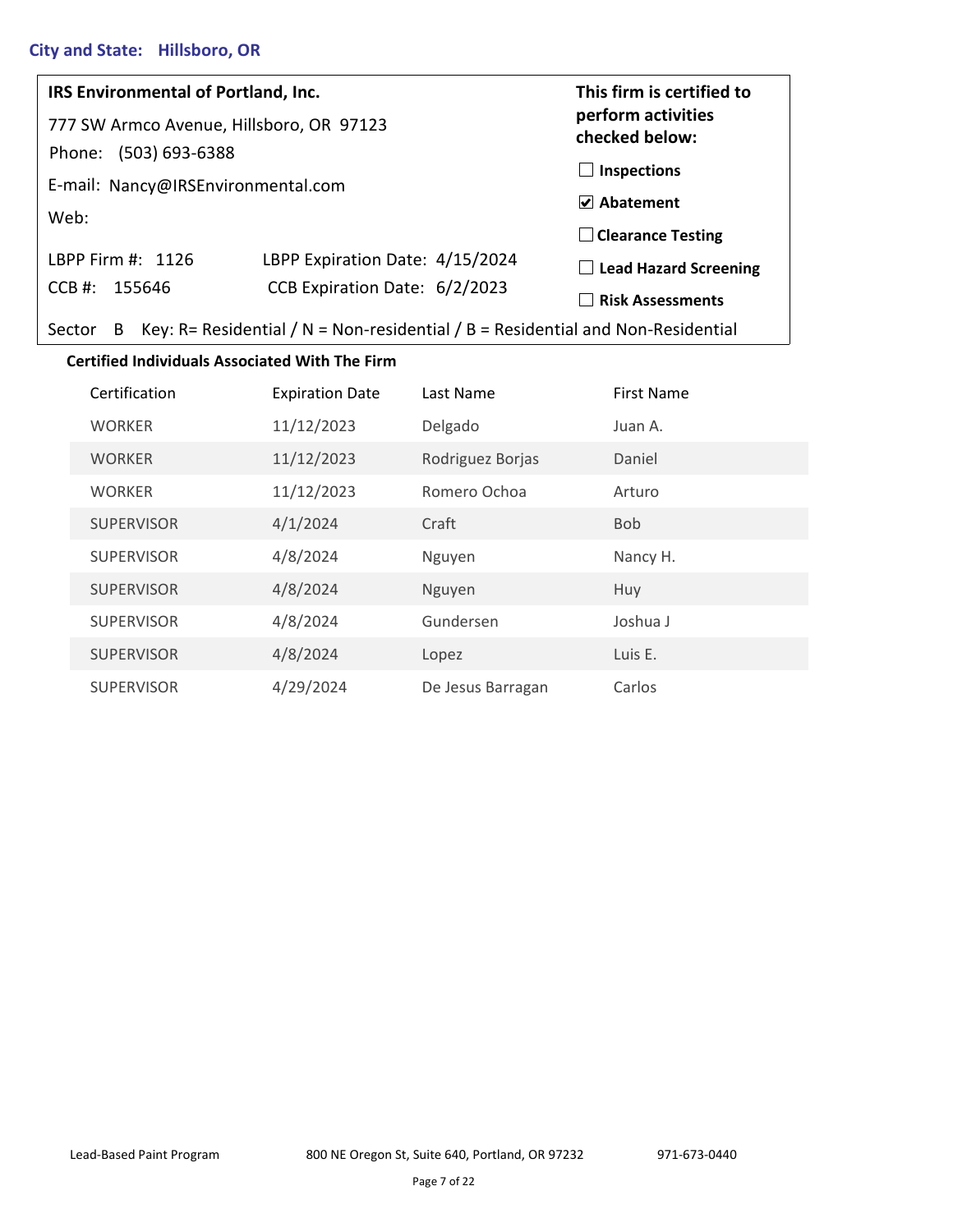# **City and State: Lafayette, LA**

| <b>Atlas Technical Consultants LLC</b>                                                         |                                  | This firm is certified to            |  |
|------------------------------------------------------------------------------------------------|----------------------------------|--------------------------------------|--|
| 5750 Johnston Street, Suite 400, Lafayette, LA 70503                                           |                                  | perform activities<br>checked below: |  |
| Phone: 337-234-8777                                                                            |                                  | $\vert$ Inspections                  |  |
| E-mail: Yvette.bonvillain@oneatlas.com                                                         |                                  |                                      |  |
| Web:                                                                                           |                                  | Abatement                            |  |
|                                                                                                |                                  | <b>▽</b> Clearance Testing           |  |
| LBPP Firm #: $2284$                                                                            | LBPP Expiration Date: 10/28/2024 | $\vee$ Lead Hazard Screening         |  |
| $CCB$ #: 234992                                                                                | CCB Expiration Date: 3/25/2023   | $\triangledown$ Risk Assessments     |  |
| Key: R= Residential / N = Non-residential / B = Residential and Non-Residential<br>B<br>Sector |                                  |                                      |  |
| <b>Certified Individuals Associated With The Firm</b>                                          |                                  |                                      |  |

| Certification        | <b>Expiration Date</b> | Last Name      | First Name  |  |  |
|----------------------|------------------------|----------------|-------------|--|--|
| <b>RISK ASSESSOR</b> | 9/24/2023              | <b>Babione</b> | Jennifer L. |  |  |
| <b>RISK ASSESSOR</b> | 1/27/2025              | Wright         | Kathryn R   |  |  |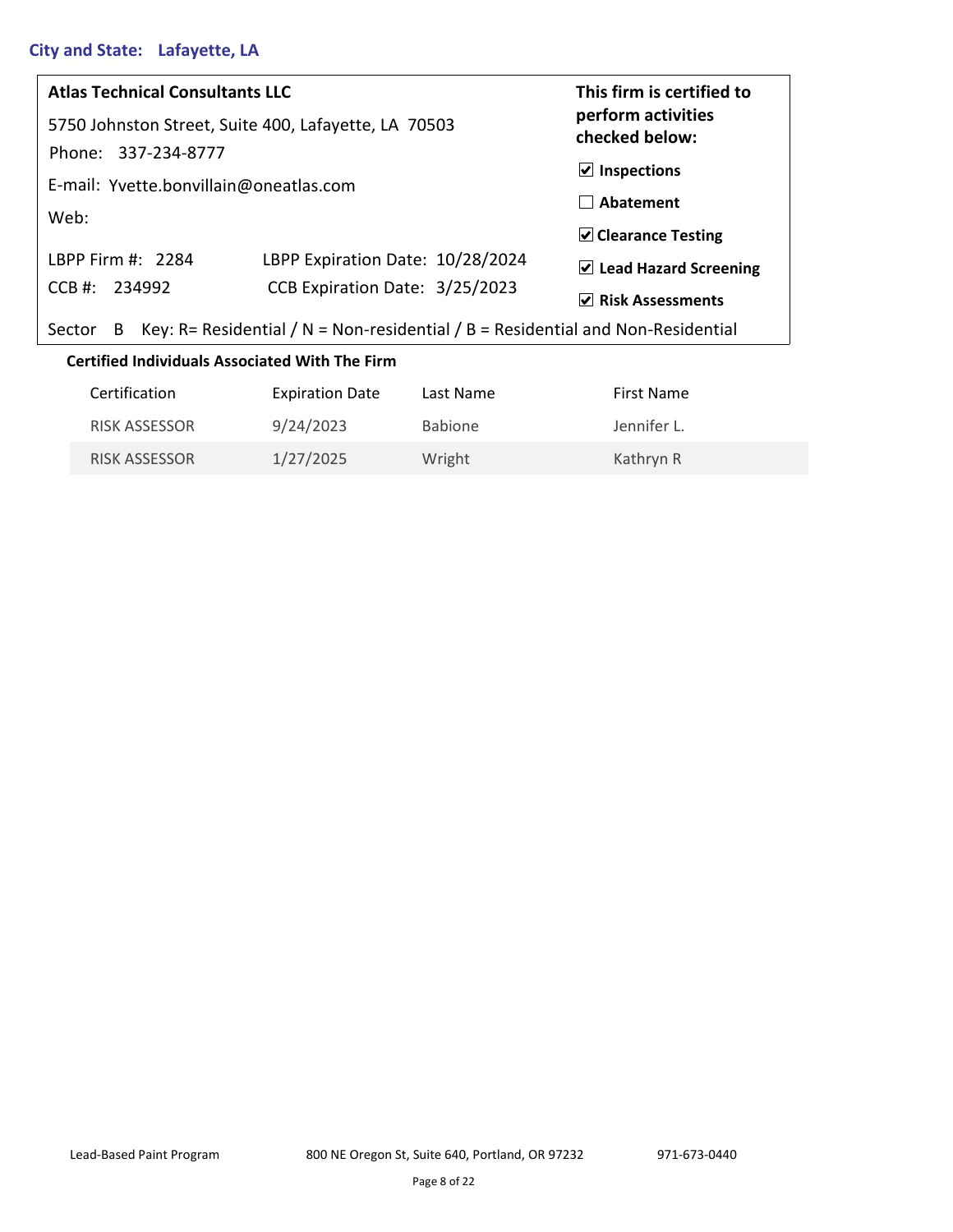### **City and State: Lake Oswego, OR**

| DKI Consultants, LLC dba G2 Consultants                                                        | This firm is certified to            |                              |  |
|------------------------------------------------------------------------------------------------|--------------------------------------|------------------------------|--|
| 16869 SW 65th Avenue #15, Lake Oswego, OR 97035                                                | perform activities<br>checked below: |                              |  |
| Phone: (888) 998-4224                                                                          |                                      | $\vert$ Inspections          |  |
| E-mail: noal@g2ci.com                                                                          |                                      | Abatement                    |  |
| www.g2ci.com<br>Web:                                                                           |                                      | $\vee$ Clearance Testing     |  |
| LBPP Firm #: 1844                                                                              | LBPP Expiration Date: 7/1/2023       |                              |  |
| CCB #: 223539                                                                                  | CCB Expiration Date: 11/14/2022      | $\vee$ Lead Hazard Screening |  |
|                                                                                                |                                      | $\vee$ Risk Assessments      |  |
| Key: R= Residential / N = Non-residential / B = Residential and Non-Residential<br>Sector<br>B |                                      |                              |  |

| Certification        | <b>Expiration Date</b> | Last Name     | <b>First Name</b> |
|----------------------|------------------------|---------------|-------------------|
| <b>INSPECTOR</b>     | 7/30/2023              | Harper        | Matthew J         |
| <b>RISK ASSESSOR</b> | 7/30/2023              | Kraft         | Noal C            |
| <b>RISK ASSESSOR</b> | 7/30/2023              | Lutz          | Andrew P          |
| <b>RISK ASSESSOR</b> | 9/29/2023              | <b>Bisbee</b> | Andrew J          |
| <b>RISK ASSESSOR</b> | 11/24/2023             | Flynn         | Reilly Q          |
| <b>INSPECTOR</b>     | 12/10/2023             | Rouse         | Daniel K          |
| <b>INSPECTOR</b>     | 7/21/2024              | Friend        | Sean M.           |
| <b>INSPECTOR</b>     | 2/1/2025               | Eckersell     | Chase G.          |
| <b>RISK ASSESSOR</b> | 3/3/2025               | Friend        | Sean M.           |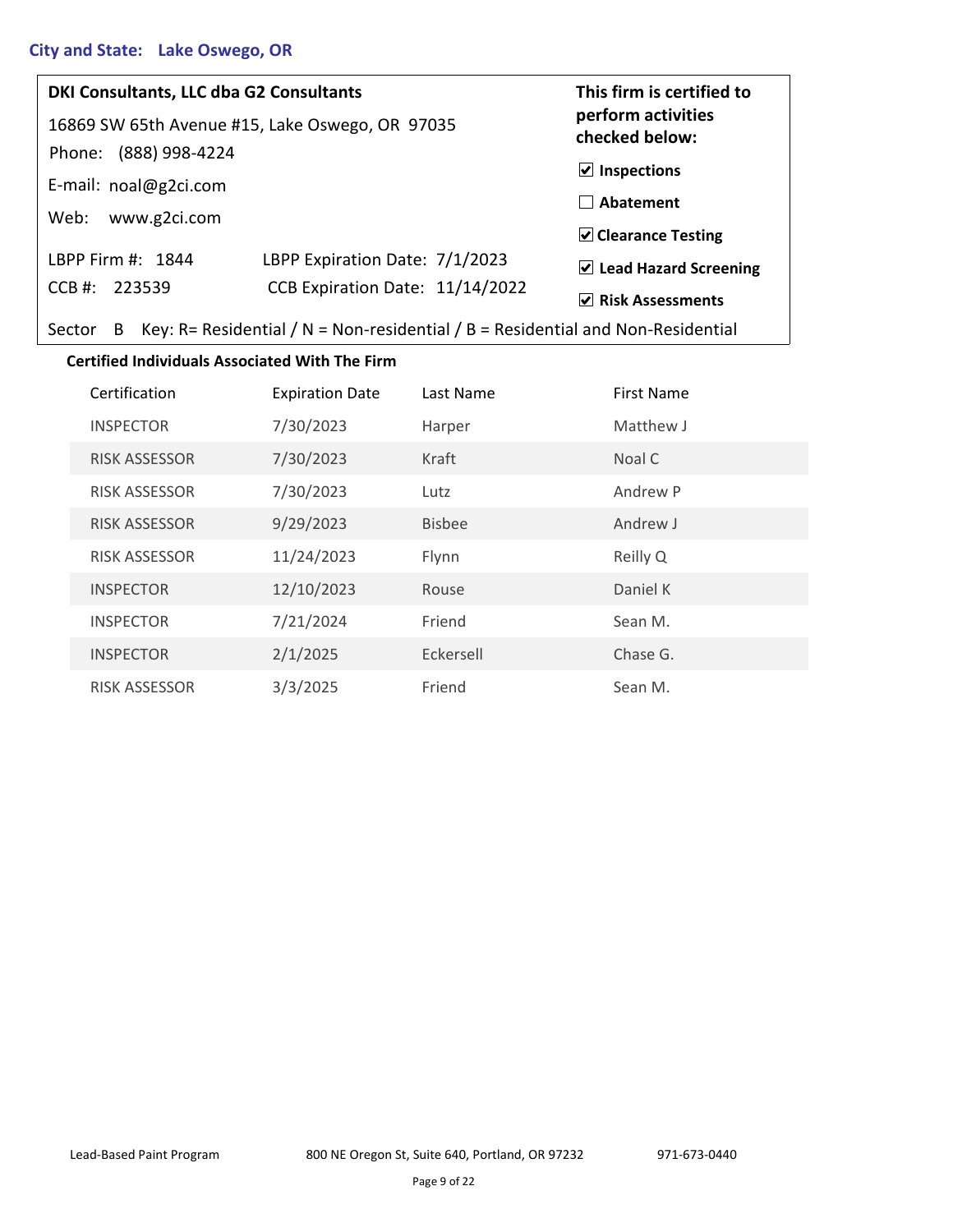### **City and State: Medford, OR**

| <b>First Response Environmental Services</b>                                                     |                                 | This firm is certified to            |  |
|--------------------------------------------------------------------------------------------------|---------------------------------|--------------------------------------|--|
| 1492 Burlcrest Dr, Medford, OR 97504                                                             |                                 | perform activities<br>checked below: |  |
| Phone: 541-773-3740                                                                              |                                 |                                      |  |
| E-mail: info@callfirstresponse.com                                                               |                                 | $\vert$ Inspections                  |  |
|                                                                                                  |                                 | Iv Abatement                         |  |
| Web:                                                                                             |                                 | <b>▽</b> Clearance Testing           |  |
| LBPP Firm #: 2036                                                                                | LBPP Expiration Date: 6/18/2023 | $\Box$ Lead Hazard Screening         |  |
| CCB #: 189270                                                                                    | CCB Expiration Date: 1/25/2024  | <b>Risk Assessments</b>              |  |
| Key: R= Residential / N = Non-residential / B = Residential and Non-Residential<br>Sector<br>- B |                                 |                                      |  |
| <b>Certified Individuals Associated With The Firm</b>                                            |                                 |                                      |  |

| Certification     | <b>Expiration Date</b> | Last Name     | First Name |  |
|-------------------|------------------------|---------------|------------|--|
| <b>INSPECTOR</b>  | 6/2/2023               | Bestul        | John R.    |  |
| <b>SUPERVISOR</b> | 6/2/2023               | <b>Bestul</b> | John R.    |  |

### **City and State: Oregon City, OR**

| <b>Great Northwest Environmental, Inc.</b> | This firm is certified to            |                                   |
|--------------------------------------------|--------------------------------------|-----------------------------------|
| PO BOX 472, Oregon City, OR 97045          | perform activities<br>checked below: |                                   |
| Phone: 503-309-9925                        | $\triangledown$ Inspections          |                                   |
| E-mail: gnwe@comcast.net                   |                                      | Abatement                         |
| Web:                                       |                                      | $\triangledown$ Clearance Testing |
| LBPP Firm #: $2177$                        | LBPP Expiration Date: 7/30/2023      |                                   |
| CCB #: 211585                              | CCB Expiration Date: 8/4/2022        | $\vee$ Lead Hazard Screening      |
|                                            |                                      | <b>Risk Assessments</b>           |

Sector B Key: R= Residential / N = Non-residential / B = Residential and Non-Residential

| Certification        | <b>Expiration Date</b> | Last Name      | <b>First Name</b> |
|----------------------|------------------------|----------------|-------------------|
| <b>RISK ASSESSOR</b> | 7/30/2023              | Benintendi     | Sonia M.          |
| <b>INSPECTOR</b>     | 7/1/2024               | Garrett        | Keven P.          |
| <b>INSPECTOR</b>     | 7/6/2024               | <b>Nielson</b> | Jeta L.           |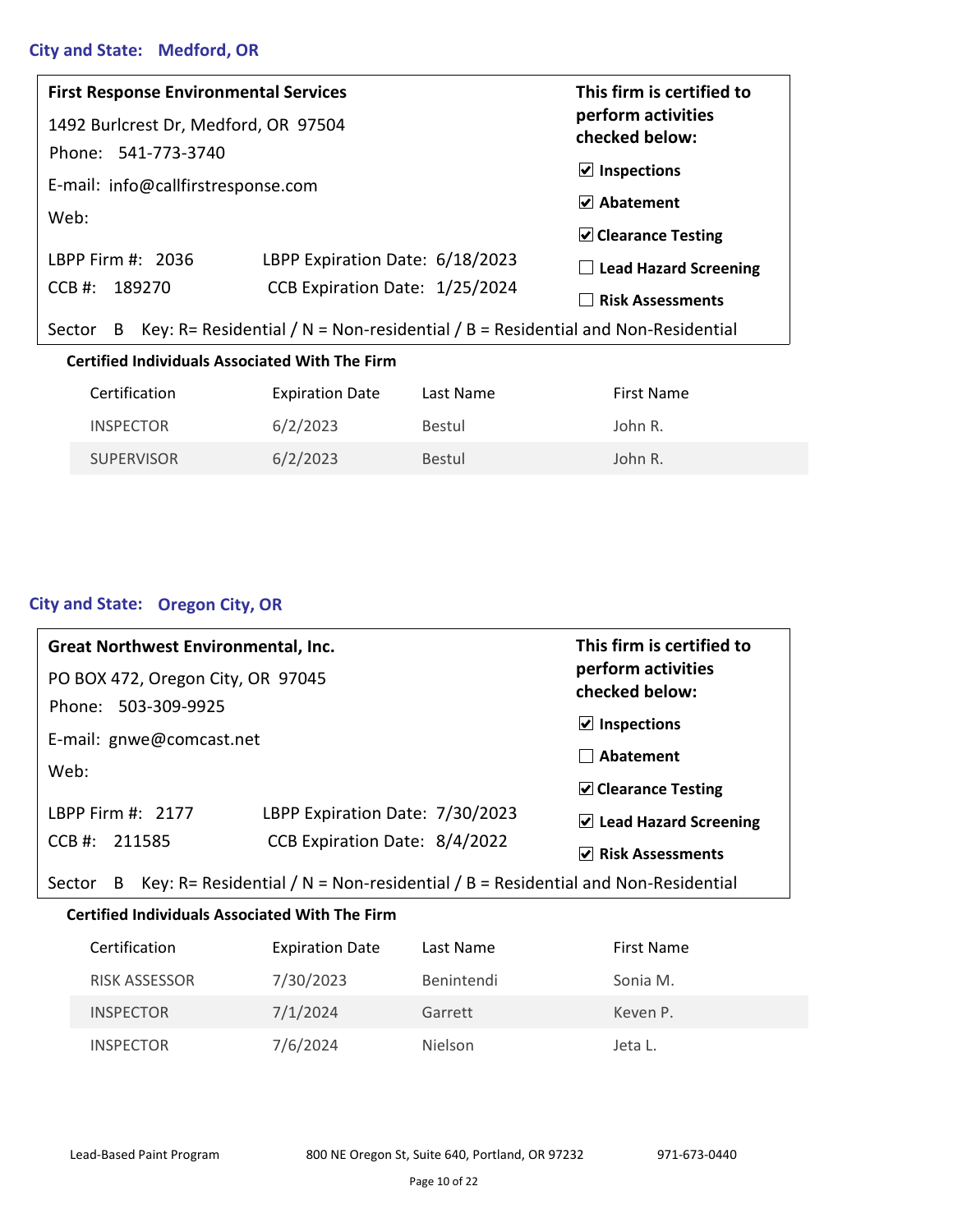### **City and State: Oregon City, OR**

| North Pacific Construction & Remodeling, Inc.                                                  | This firm is certified to       |                                      |  |
|------------------------------------------------------------------------------------------------|---------------------------------|--------------------------------------|--|
| 16835 S Cliff View Drive, Oregon City, OR 97045                                                |                                 | perform activities<br>checked below: |  |
| Phone: (503) 650-1300                                                                          |                                 |                                      |  |
| E-mail: louiswoosley@comcast.net                                                               |                                 | Inspections                          |  |
|                                                                                                |                                 | $\triangledown$ Abatement            |  |
| Web:                                                                                           |                                 | <b>Clearance Testing</b>             |  |
| LBPP Firm #: 1414                                                                              | LBPP Expiration Date: 1/28/2024 | $\Box$ Lead Hazard Screening         |  |
| $CCB$ #: 68811                                                                                 | CCB Expiration Date: 11/10/2022 |                                      |  |
|                                                                                                |                                 | <b>Risk Assessments</b>              |  |
| Key: R= Residential / N = Non-residential / B = Residential and Non-Residential<br>Sector<br>B |                                 |                                      |  |
|                                                                                                |                                 |                                      |  |

### **Certified Individuals Associated With The Firm**

| Certification     | <b>Expiration Date</b> | Last Name | <b>First Name</b> |
|-------------------|------------------------|-----------|-------------------|
| <b>SUPERVISOR</b> | 8/20/2023              | Woosley   | Louis T.          |
| <b>WORKER</b>     | 8/20/2023              | Morehead  | Cody C.           |
| <b>WORKER</b>     | 1/28/2024              | Fischer   | John E.           |

### **City and State: Philomath, OR**

| N.W.F.F., Inc. dba NWFF Environmental | This firm is certified to            |                                   |
|---------------------------------------|--------------------------------------|-----------------------------------|
| P.O. Box 188, Philomath, OR 97370     | perform activities<br>checked below: |                                   |
| Phone: 541-929-4884                   |                                      |                                   |
| E-mail: jason@nwffenviro.com          |                                      | $\vee$ Inspections                |
|                                       |                                      | Abatement                         |
| Web:                                  |                                      | $\triangledown$ Clearance Testing |
| LBPP Firm #: $2267$                   | LBPP Expiration Date: 12/31/2023     | $\vee$ Lead Hazard Screening      |
| 106142<br>$CCB$ #:                    | CCB Expiration Date: 10/15/2023      |                                   |
|                                       |                                      | <b>Risk Assessments</b><br>V      |

Sector B Key: R= Residential / N = Non-residential / B = Residential and Non-Residential

| Certification        | <b>Expiration Date</b> | Last Name | First Name |
|----------------------|------------------------|-----------|------------|
| <b>RISK ASSESSOR</b> | 11/5/2023              | Parkes    | Anthony T. |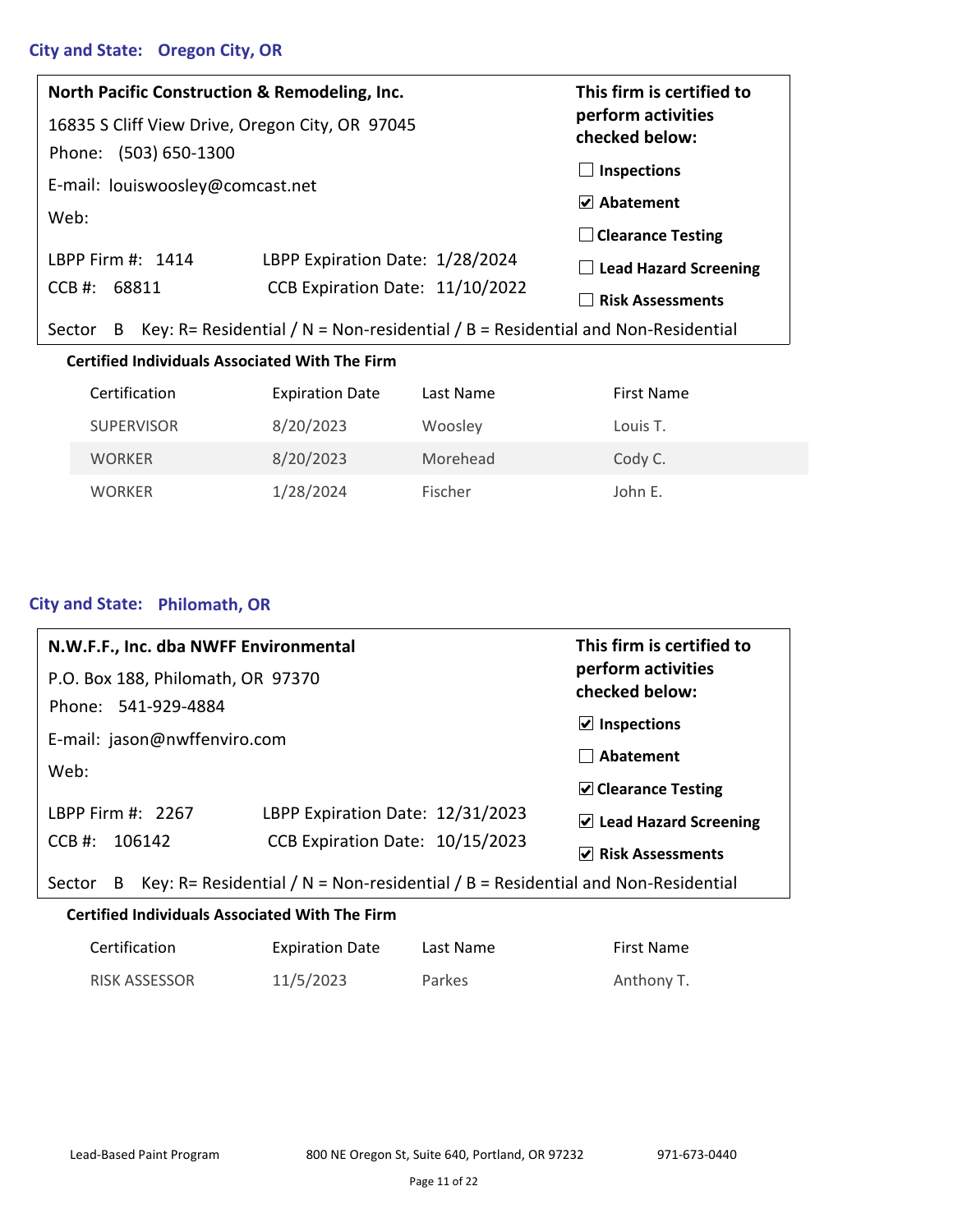| DKI Consultants, LLC dba Healthy Home Inspection Services                                      | This firm is certified to            |                                                 |  |
|------------------------------------------------------------------------------------------------|--------------------------------------|-------------------------------------------------|--|
| 8885 SW Canyon Rd. Ste 213, Portland, OR 97225                                                 | perform activities<br>checked below: |                                                 |  |
| Phone: 503-290-1080                                                                            |                                      |                                                 |  |
| E-mail: dan@h2pdx.com                                                                          |                                      | Inspections<br>V                                |  |
|                                                                                                |                                      | Abatement                                       |  |
| www.h2pdx.com<br>Web:                                                                          |                                      |                                                 |  |
|                                                                                                |                                      | <b>☑</b> Clearance Testing                      |  |
| LBPP Firm #: 2178                                                                              | LBPP Expiration Date: 8/20/2023      | $\vee$ Lead Hazard Screening                    |  |
| CCB #: 223539                                                                                  | CCB Expiration Date: 11/14/2022      |                                                 |  |
|                                                                                                |                                      | <b>Risk Assessments</b><br>$\blacktriangledown$ |  |
| Key: R= Residential / N = Non-residential / B = Residential and Non-Residential<br>Sector<br>B |                                      |                                                 |  |

| <b>Certified Individuals Associated With The Firm</b> |                        |               |                   |  |
|-------------------------------------------------------|------------------------|---------------|-------------------|--|
| Certification                                         | <b>Expiration Date</b> | Last Name     | <b>First Name</b> |  |
| <b>INSPECTOR</b>                                      | 7/30/2023              | Harper        | Matthew J.        |  |
| <b>RISK ASSESSOR</b>                                  | 7/30/2023              | Kraft         | Noal C.           |  |
| <b>RISK ASSESSOR</b>                                  | 7/30/2023              | Lutz          | Andrew P.         |  |
| <b>RISK ASSESSOR</b>                                  | 9/29/2023              | <b>Bishee</b> | Andrew J.         |  |
| <b>RISK ASSESSOR</b>                                  | 11/24/2023             | Flynn         | Reilly Q.         |  |
| <b>INSPECTOR</b>                                      | 12/10/2023             | Rouse         | Daniel K.         |  |

| <b>EVREN NORTHWEST, INC</b>      | This firm is certified to            |                              |
|----------------------------------|--------------------------------------|------------------------------|
| PO Box 14488, Portland, OR 97293 | perform activities<br>checked below: |                              |
| Phone: 503-452-5561              |                                      |                              |
|                                  |                                      | $\vert$ Inspections          |
| E-mail: torib@evren-nw.com       |                                      | Abatement                    |
| Web:                             |                                      |                              |
|                                  |                                      | $\vee$ Clearance Testing     |
| LBPP Firm #: 2088                | LBPP Expiration Date: 7/1/2023       | $\vee$ Lead Hazard Screening |
| $CCB$ #:<br>135059               | CCB Expiration Date: 4/27/2023       |                              |
|                                  |                                      | <b>Risk Assessments</b>      |

Sector B Key:  $R=$  Residential / N = Non-residential / B = Residential and Non-Residential

| Certification        | <b>Expiration Date</b> | Last Name        | First Name  |
|----------------------|------------------------|------------------|-------------|
| <b>INSPECTOR</b>     | 2/25/2023              | Rosebrook        | Chealsey    |
| <b>RISK ASSESSOR</b> | 5/19/2023              | Bennett          | Victoria E. |
| <b>INSPECTOR</b>     | 7/1/2023               | <b>Bruggeman</b> | Evan J.     |
| <b>INSPECTOR</b>     | 9/13/2024              | Caporaso         | Heather M.  |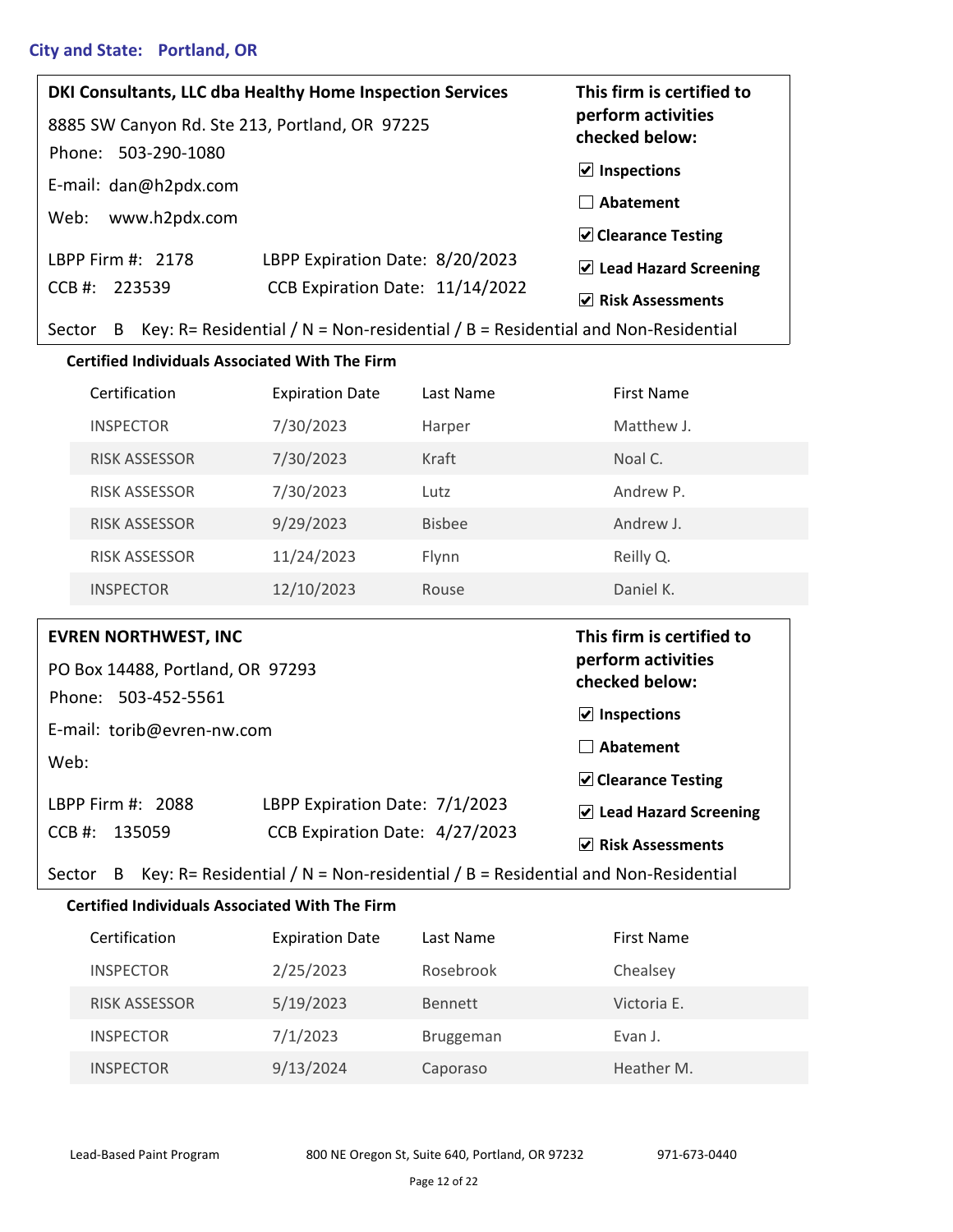| LOVETT DECONSTRUCTION, INC.                                                                    | This firm is certified to            |                                              |  |
|------------------------------------------------------------------------------------------------|--------------------------------------|----------------------------------------------|--|
| PO Box 42441, Portland, OR 97232                                                               | perform activities<br>checked below: |                                              |  |
| Phone: 503-954-2347                                                                            |                                      |                                              |  |
| E-mail: Declan@LovettDeconstruction.com                                                        | $\vert$ Inspections                  |                                              |  |
|                                                                                                | Abatement                            |                                              |  |
| Web:                                                                                           |                                      | <b>Clearance Testing</b>                     |  |
|                                                                                                |                                      |                                              |  |
| LBPP Firm #: $2262$                                                                            | LBPP Expiration Date: 12/3/2023      | <b>Lead Hazard Screening</b><br>$\mathbf{I}$ |  |
| CCB #: 173875                                                                                  | CCB Expiration Date: 1/10/2023       | <b>Risk Assessments</b>                      |  |
| Key: R= Residential / N = Non-residential / B = Residential and Non-Residential<br>Sector<br>R |                                      |                                              |  |

| Certification    | <b>Expiration Date</b> | Last Name | <b>First Name</b> |
|------------------|------------------------|-----------|-------------------|
| <b>INSPECTOR</b> | 12/3/2023              | Lowry     | Declan J.         |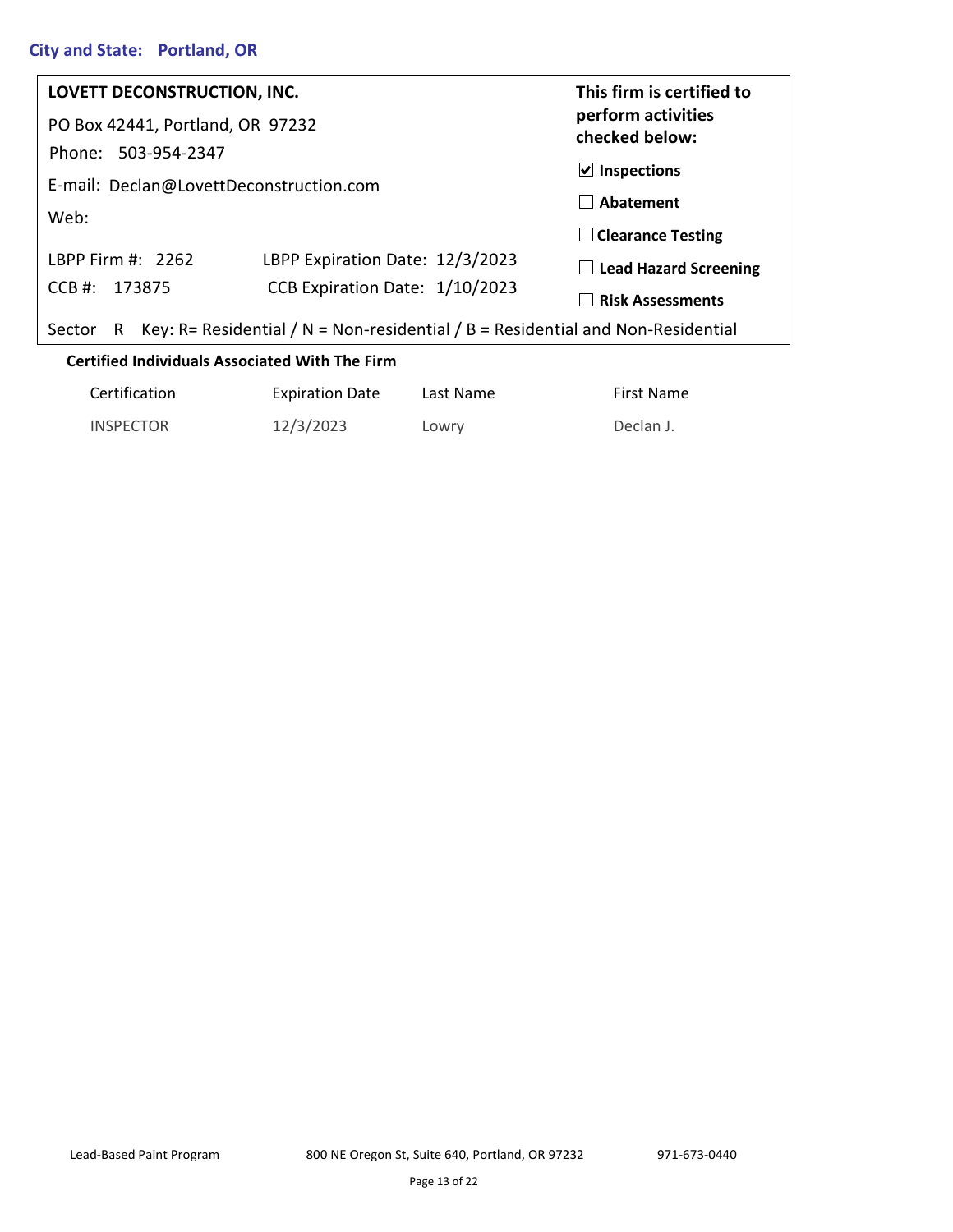| PBS Engineering and Environmental Inc.                                                         | This firm is certified to            |                                       |  |
|------------------------------------------------------------------------------------------------|--------------------------------------|---------------------------------------|--|
| 4412 SW Corbett Ave, Portland, OR 97239                                                        | perform activities<br>checked below: |                                       |  |
| (503) 248-1939<br>Phone:                                                                       |                                      |                                       |  |
| E-mail: clark.nelson@pbsusa.com                                                                | $\triangleright$ Inspections         |                                       |  |
|                                                                                                | Abatement                            |                                       |  |
| www.pbsenv.com<br>Web:                                                                         |                                      | <b>▽</b> Clearance Testing            |  |
| LBPP Firm #: 1038                                                                              | LBPP Expiration Date: 7/30/2023      |                                       |  |
|                                                                                                |                                      | $\triangledown$ Lead Hazard Screening |  |
| CCB #: 129143                                                                                  | CCB Expiration Date: 5/5/2024        | ✔ Risk Assessments                    |  |
| Key: R= Residential / N = Non-residential / B = Residential and Non-Residential<br>Sector<br>N |                                      |                                       |  |

#### **Certified Individuals Associated With The Firm**

| Certification        | <b>Expiration Date</b> | Last Name      | <b>First Name</b> |
|----------------------|------------------------|----------------|-------------------|
| RISK ASSESSOR        | 9/9/2022               | Cassem         | Bruce R.          |
| <b>RISK ASSESSOR</b> | 2/8/2023               | Grabiner       | Sean D.           |
| <b>RISK ASSESSOR</b> | 2/8/2023               | Carlson        | Nathan A.         |
| <b>INSPECTOR</b>     | 3/12/2023              | McCarthy       | Joel P.           |
| RISK ASSESSOR        | 3/12/2023              | McCarthy       | Joel P.           |
| <b>RISK ASSESSOR</b> | 4/2/2023               | Heininger      | Marli R.          |
| RISK ASSESSOR        | 4/9/2023               | Boyce          | Christopher G.    |
| <b>INSPECTOR</b>     | 7/30/2023              | Nelson         | Clark R.          |
| <b>RISK ASSESSOR</b> | 7/30/2023              | <b>Dilling</b> | Steven J.         |
| <b>RISK ASSESSOR</b> | 7/30/2023              | Dufresne       | Richard A.        |
| RISK ASSESSOR        | 7/30/2023              | Nelson         | Clark R.          |
| RISK ASSESSOR        | 7/30/2023              | Heeren         | Jeffrey S.        |
| <b>RISK ASSESSOR</b> | 7/30/2023              | Abouzaki       | Imad I.           |
| <b>RISK ASSESSOR</b> | 11/5/2023              | Sehman         | Wayne A.          |
| <b>RISK ASSESSOR</b> | 11/12/2023             | LeFore         | Aaron N.S.        |
| <b>RISK ASSESSOR</b> | 11/19/2023             | Rankin         | Stefan R.         |
| <b>RISK ASSESSOR</b> | 3/25/2024              | Wyatt          | Darrell J.        |
| <b>INSPECTOR</b>     | 5/19/2024              | Wehner         | Brian M.          |
| RISK ASSESSOR        | 5/20/2024              | Mastanduno     | James             |
| <b>INSPECTOR</b>     | 1/27/2025              | <b>Dick</b>    | Eleanor           |
| <b>INSPECTOR</b>     | 4/28/2025              | Flora          | Zachary S.        |
| <b>RISK ASSESSOR</b> | 5/16/2025              | Sandoval       | Jason T.          |

Lead-Based Paint Program 800 NE Oregon St, Suite 640, Portland, OR 97232 971-673-0440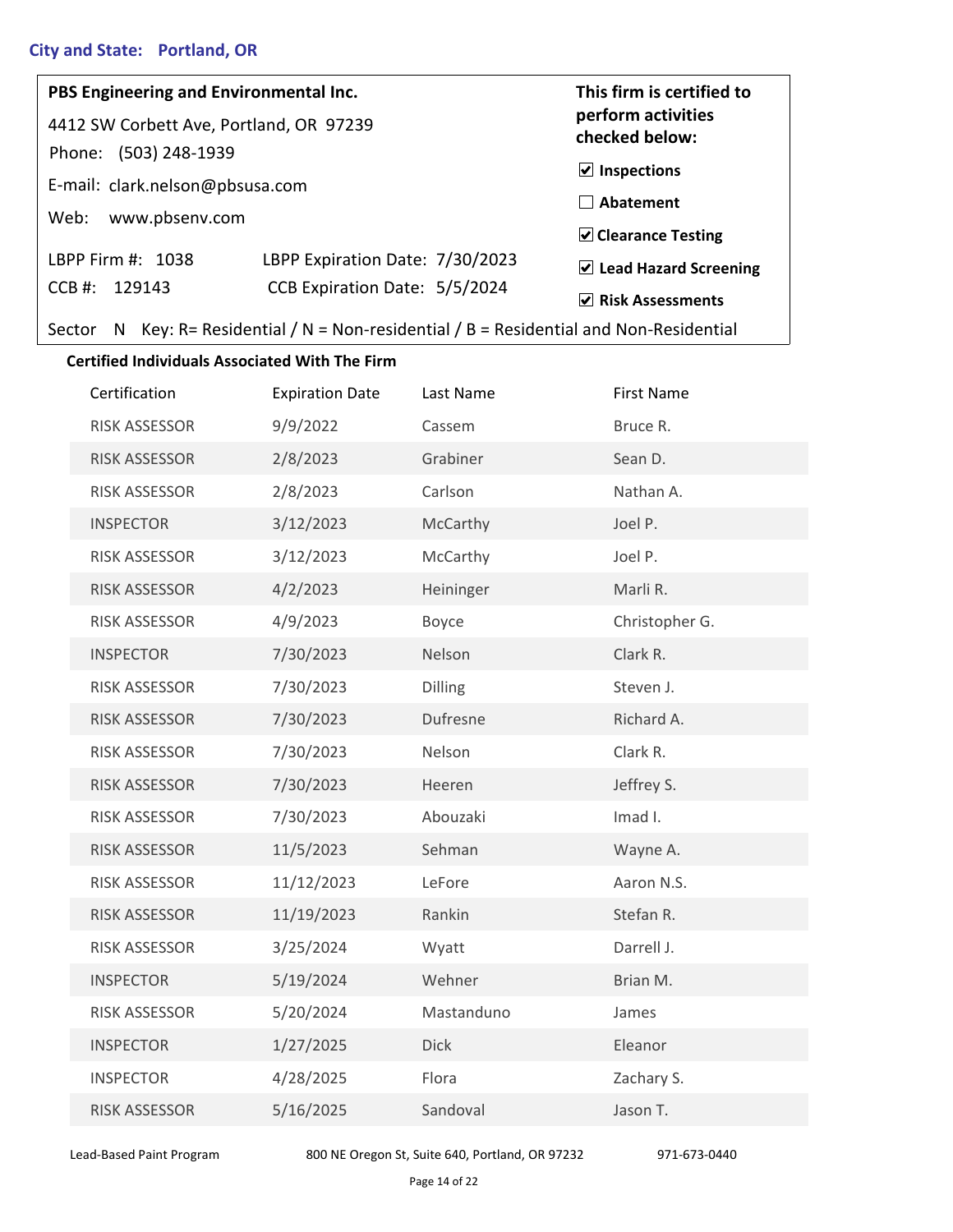| RJ RAMOS ENTERPRISES, INC.                                                                     |                                      | This firm is certified to    |  |
|------------------------------------------------------------------------------------------------|--------------------------------------|------------------------------|--|
| 8401 SE Powell Blvd, Portland, OR 97266                                                        | perform activities<br>checked below: |                              |  |
| Phone: 503-233-1435                                                                            |                                      | Inspections                  |  |
| E-mail: rramos@RJRamosConstruction.com                                                         |                                      |                              |  |
| RJRamosConstruction.com / FreshCoatPortland.com<br>Web:                                        |                                      | Iv Abatement                 |  |
|                                                                                                |                                      | $\Box$ Clearance Testing     |  |
| LBPP Firm #: 2209                                                                              | LBPP Expiration Date: 1/3/2025       | $\Box$ Lead Hazard Screening |  |
| CCB #: 174904                                                                                  | CCB Expiration Date: 3/20/2023       | <b>Risk Assessments</b>      |  |
| Key: R= Residential / N = Non-residential / B = Residential and Non-Residential<br>Sector<br>B |                                      |                              |  |

| Certification     | <b>Expiration Date</b> | Last Name     | <b>First Name</b> |
|-------------------|------------------------|---------------|-------------------|
| <b>SUPERVISOR</b> | 11/19/2022             | Killian       | Russell J.        |
| <b>SUPERVISOR</b> | 11/19/2022             | Ramos         | Estevan D.        |
| <b>WORKER</b>     | 11/19/2022             | Ortiz Pineda  | Edward A.         |
| <b>WORKER</b>     | 12/30/2022             | Cruz          | Francisco         |
| <b>SUPERVISOR</b> | 4/15/2024              | White         | Kevin S.          |
| <b>WORKER</b>     | 7/8/2024               | Richards      | Samantha M        |
| <b>SUPERVISOR</b> | 10/19/2024             | Ramos-Crosier | Antonio P.        |
| <b>SUPERVISOR</b> | 11/2/2024              | Walker        | Jason W.          |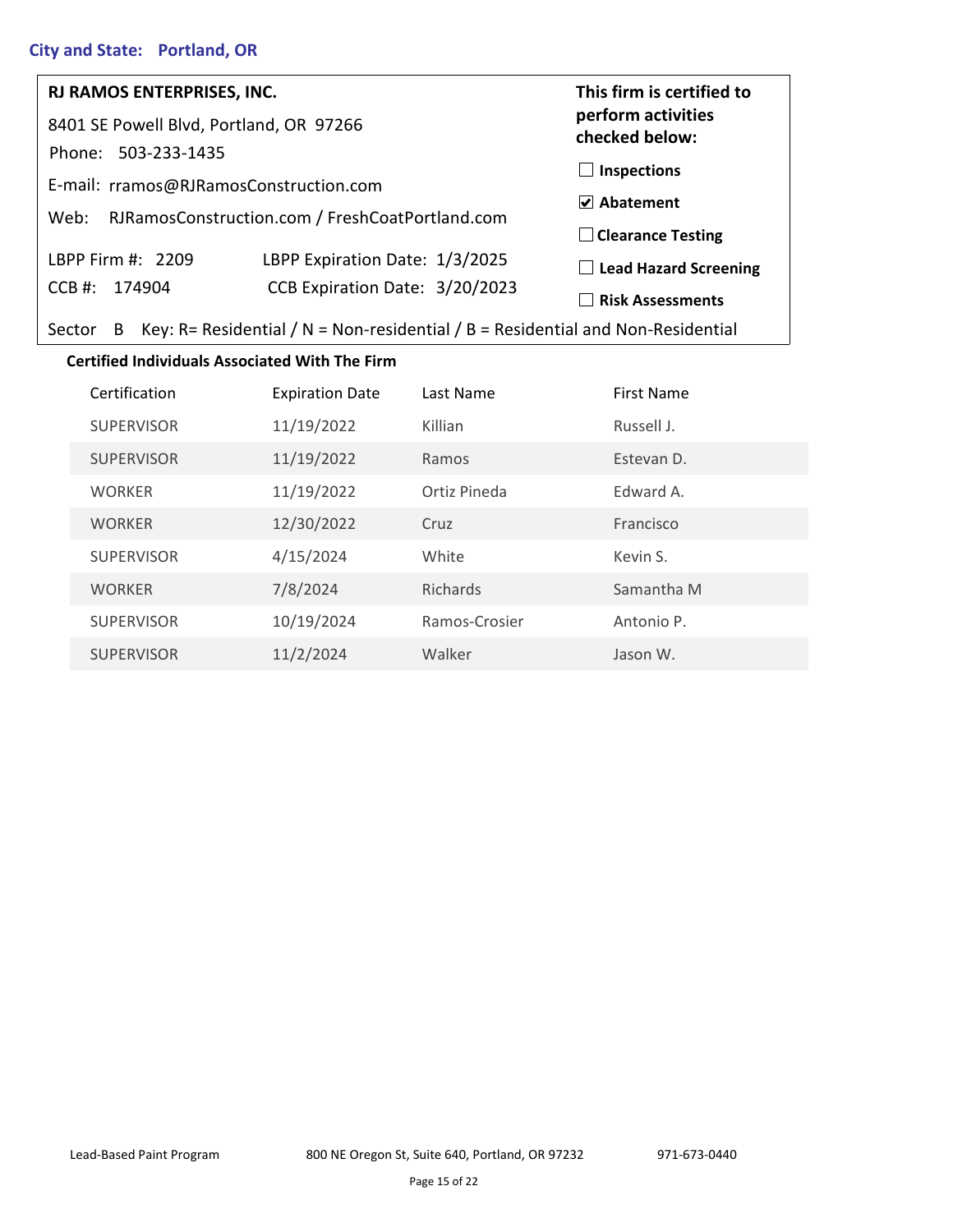| Willamette Construction Services Inc dba GDSI | This firm is certified to                                                         |                                              |
|-----------------------------------------------|-----------------------------------------------------------------------------------|----------------------------------------------|
| 8823 N. Harborgate St., Portland, OR 97203    | perform activities<br>checked below:                                              |                                              |
| Phone: 503-236-4299                           |                                                                                   |                                              |
| E-mail: casey.lane@lanecoinc.com              |                                                                                   | $\vert$ Inspections                          |
|                                               | Abatement                                                                         |                                              |
| Web:                                          |                                                                                   |                                              |
|                                               |                                                                                   | $\Box$ Clearance Testing                     |
| LBPP Firm #: 2261                             | LBPP Expiration Date: 11/19/2023                                                  | <b>Lead Hazard Screening</b><br>$\mathbf{I}$ |
| CCB #: 221268                                 | CCB Expiration Date: 6/12/2024                                                    |                                              |
|                                               |                                                                                   | $\triangledown$ Risk Assessments             |
| Sector<br>B.                                  | Key: R= Residential / $N = Non-residential / B = Residential$ and Non-Residential |                                              |
|                                               |                                                                                   |                                              |

| Certification        | <b>Expiration Date</b> | Last Name  | First Name |
|----------------------|------------------------|------------|------------|
| <b>RISK ASSESSOR</b> | 11/19/2023             | Gordon Jr. | Robert R.  |

### **City and State: Salem, OR**

| <b>AACS Inc., DBA Environmental Testing &amp; Training NorthWest</b> |                                 | This firm is certified to<br>perform activities<br>checked below: |
|----------------------------------------------------------------------|---------------------------------|-------------------------------------------------------------------|
| 2345 McGilchrist St SE #5, Salem, OR 97302                           |                                 |                                                                   |
| Phone: 971-303-8378                                                  |                                 | $\vee$ Inspections                                                |
| E-mail: Rachel@ettnw.com                                             |                                 | Abatement                                                         |
| https://ettnw.com<br>Web:                                            |                                 | $\triangledown$ Clearance Testing                                 |
| LBPP Firm #: 2208                                                    | LBPP Expiration Date: 10/2/2024 | $\vee$ Lead Hazard Screening                                      |
| $CCB$ #:<br>237005                                                   | CCB Expiration Date: 7/28/2023  | <b>Risk Assessments</b>                                           |

Sector B Key: R= Residential / N = Non-residential / B = Residential and Non-Residential

| Certification    | <b>Expiration Date</b> | Last Name | First Name      |
|------------------|------------------------|-----------|-----------------|
| <b>INSPECTOR</b> | 4/23/2024              | Jansen    | <b>Nicholas</b> |
| <b>INSPECTOR</b> | 6/3/2024               | Marshall  | Stephanie M.    |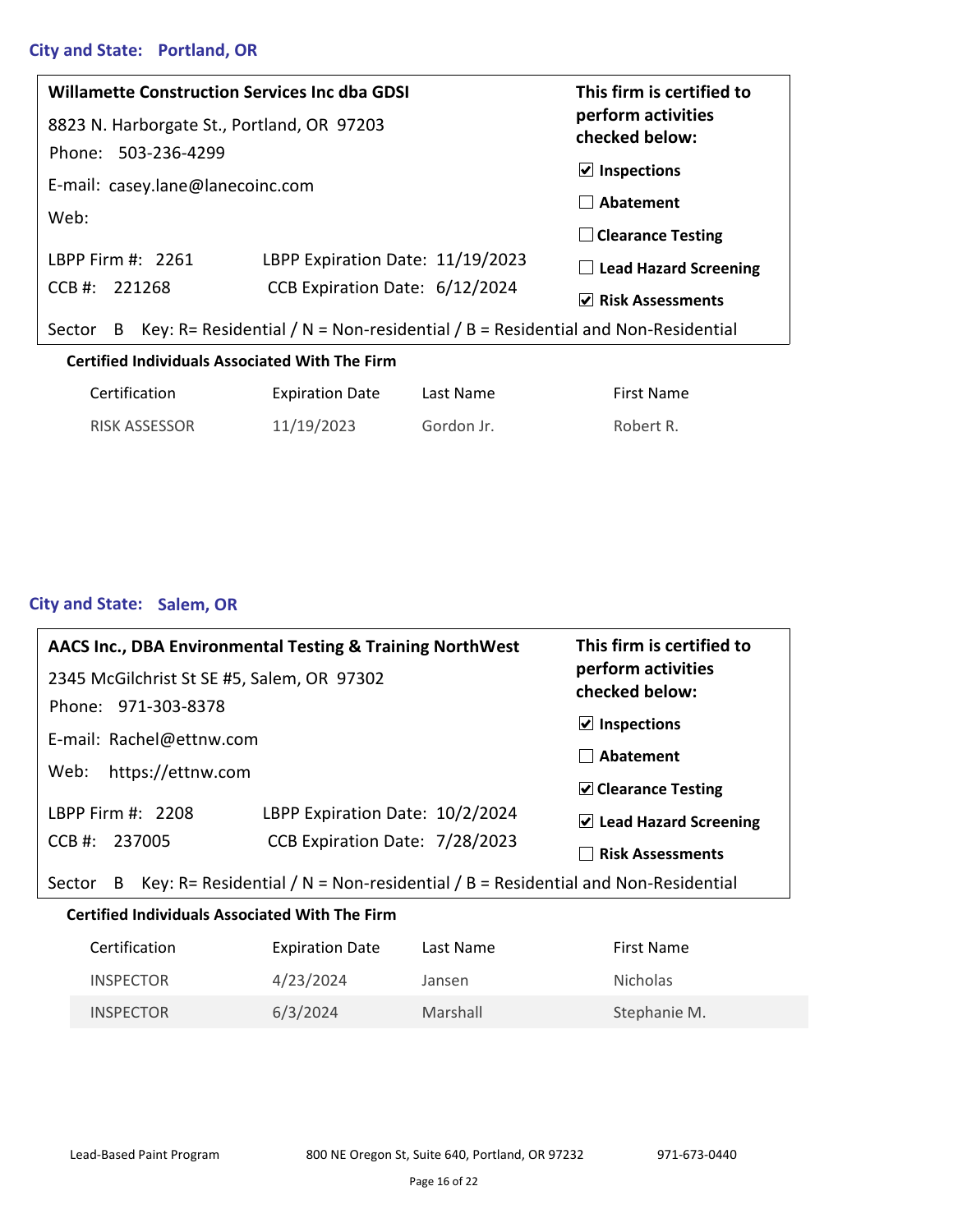### **City and State: Salem, OR**

| <b>Inspections Unlimited, Inc.</b>                                                             |                                 | This firm is certified to            |
|------------------------------------------------------------------------------------------------|---------------------------------|--------------------------------------|
| PO Box 5215, Salem, OR 97304                                                                   |                                 | perform activities<br>checked below: |
| Phone: (503) 581-5855                                                                          |                                 |                                      |
|                                                                                                |                                 | $\vert$ Inspections                  |
| E-mail: yourteam@inspectionsunlimited.com                                                      |                                 | Abatement                            |
| www.inspectionsunlimited.com<br>Web:                                                           |                                 |                                      |
|                                                                                                |                                 | $\vee$ Clearance Testing             |
| LBPP Firm #: 1487                                                                              | LBPP Expiration Date: 7/30/2023 | $\vee$ Lead Hazard Screening         |
| CCB #: 91335                                                                                   | CCB Expiration Date: 5/24/2024  |                                      |
|                                                                                                |                                 | $\triangledown$ Risk Assessments     |
| Key: R= Residential / N = Non-residential / B = Residential and Non-Residential<br>Sector<br>B |                                 |                                      |
| <b>Certified Individuals Associated With The Firm</b>                                          |                                 |                                      |

| , TCI WIILM IIIMIVIMMIJ I WJVYWWW VYIWI IIIU I IIIII |                      |                        |                |            |
|------------------------------------------------------|----------------------|------------------------|----------------|------------|
|                                                      | Certification        | <b>Expiration Date</b> | Last Name      | First Name |
|                                                      | <b>RISK ASSESSOR</b> | 7/30/2023              | <b>Lubbers</b> | Shelley R. |
|                                                      | <b>RISK ASSESSOR</b> | 7/30/2023              | Lubbers        | Dan R.     |

### **City and State: Springfield, OR**

| <b>Fastrak Oregon LLC</b>                                                                        |                                 | This firm is certified to            |  |
|--------------------------------------------------------------------------------------------------|---------------------------------|--------------------------------------|--|
| 37391 Camp Creek Rd., Springfield, OR 97478                                                      |                                 | perform activities<br>checked below: |  |
| Phone: 541-741-2706                                                                              |                                 |                                      |  |
| E-mail: realestateInspector1@gmail.com                                                           |                                 | $\vee$ Inspections                   |  |
|                                                                                                  |                                 | Abatement                            |  |
| Web:                                                                                             |                                 | $\Box$ Clearance Testing             |  |
| LBPP Firm #: 2269                                                                                | LBPP Expiration Date: 1/13/2024 | $\Box$ Lead Hazard Screening         |  |
| CCB #: 205417                                                                                    | CCB Expiration Date: 2/11/2023  |                                      |  |
|                                                                                                  |                                 | <b>Risk Assessments</b>              |  |
| Key: R= Residential / $N = Non-residential / B = Residential and Non-Residential$<br>Sector<br>R |                                 |                                      |  |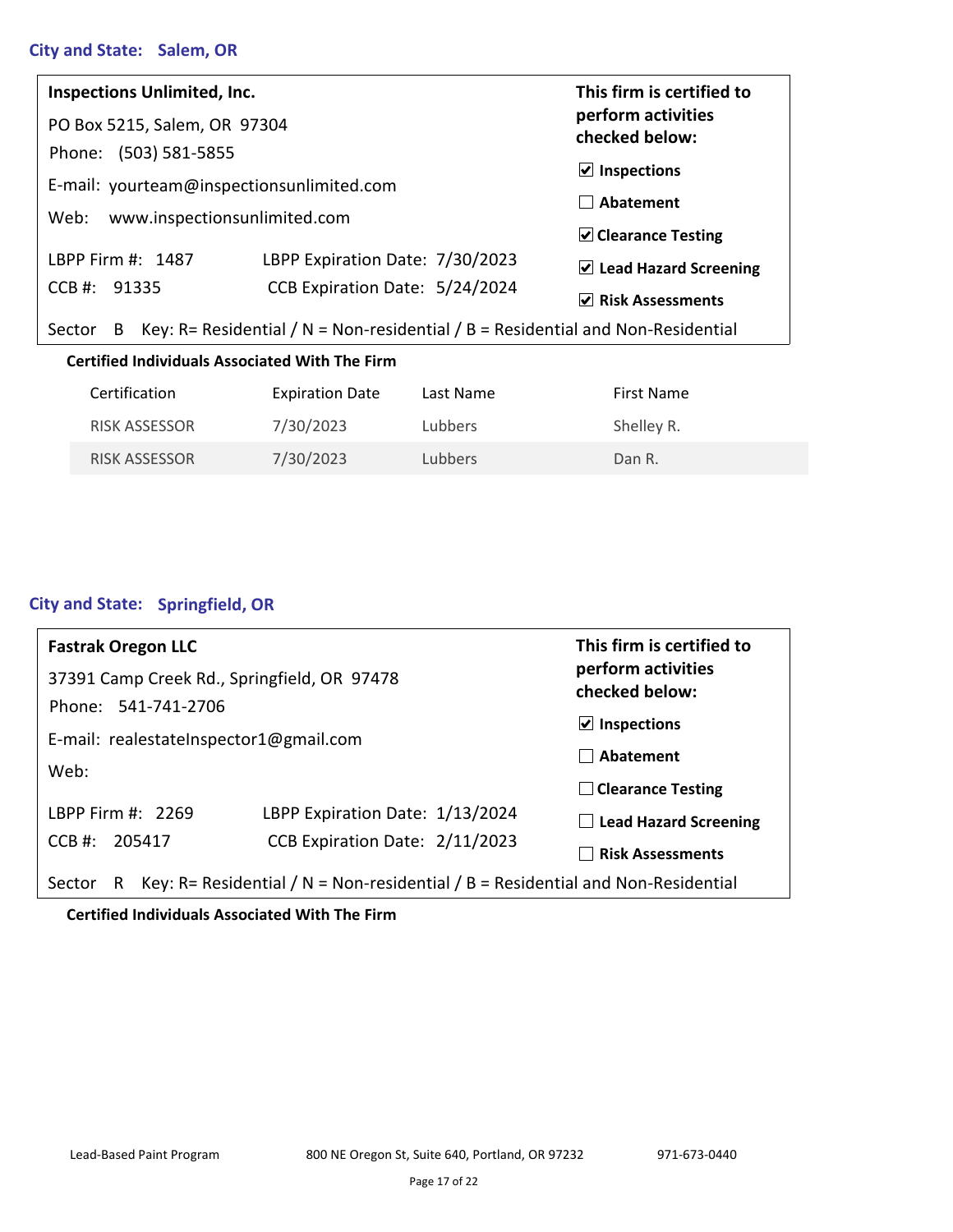### **City and State: Tukwila, WA**

| <b>Crystal Soda Blast</b><br>12218 S 51st Pl, Tukwila, WA 98178                                |                                 | This firm is certified to<br>perform activities<br>checked below: |  |
|------------------------------------------------------------------------------------------------|---------------------------------|-------------------------------------------------------------------|--|
| Phone:<br>E-mail: kerry@crystalsodablast.com                                                   |                                 | <b>Inspections</b>                                                |  |
| Web:                                                                                           |                                 | Abatement<br>M                                                    |  |
|                                                                                                |                                 | $\Box$ Clearance Testing                                          |  |
| LBPP Firm #: 2255                                                                              | LBPP Expiration Date: 9/24/2023 | <b>Lead Hazard Screening</b><br>$\mathbf{I}$                      |  |
| $CCB$ #: 212150                                                                                | CCB Expiration Date: 9/19/2022  | <b>Risk Assessments</b>                                           |  |
| Key: R= Residential / N = Non-residential / B = Residential and Non-Residential<br>Sector<br>N |                                 |                                                                   |  |
| <b>Certified Individuals Associated With The Firm</b>                                          |                                 |                                                                   |  |

| Certification     | <b>Expiration Date</b> | Last Name | First Name |
|-------------------|------------------------|-----------|------------|
| <b>SUPERVISOR</b> | 9/24/2023              | Rego      | Anthony M. |
| <b>WORKER</b>     | 9/24/2023              | Perez     | Carlos E.  |

### **City and State: Vancouver, WA**

| <b>Certified Environmental Consulting, LLC</b> |                                 | This firm is certified to            |
|------------------------------------------------|---------------------------------|--------------------------------------|
| 615 SE Chkalov Dr #12, Vancouver, WA 98683     |                                 | perform activities<br>checked below: |
| Phone: 360-254-9385                            |                                 | $\vee$ Inspections                   |
| E-mail: don@pacifier.com<br>Web:               |                                 | Abatement                            |
|                                                |                                 | $\triangleright$ Clearance Testing   |
| LBPP Firm #: 1036                              | LBPP Expiration Date: 5/14/2025 | $\vee$ Lead Hazard Screening         |
| 197023<br>$CCB$ #:                             | CCB Expiration Date: 6/13/2024  | <b>Risk Assessments</b><br>V         |

Sector B Key: R= Residential / N = Non-residential / B = Residential and Non-Residential

| Certification        | <b>Expiration Date</b> | Last Name | First Name |
|----------------------|------------------------|-----------|------------|
| <b>RISK ASSESSOR</b> | 5/14/2025              | Young     | Don E.     |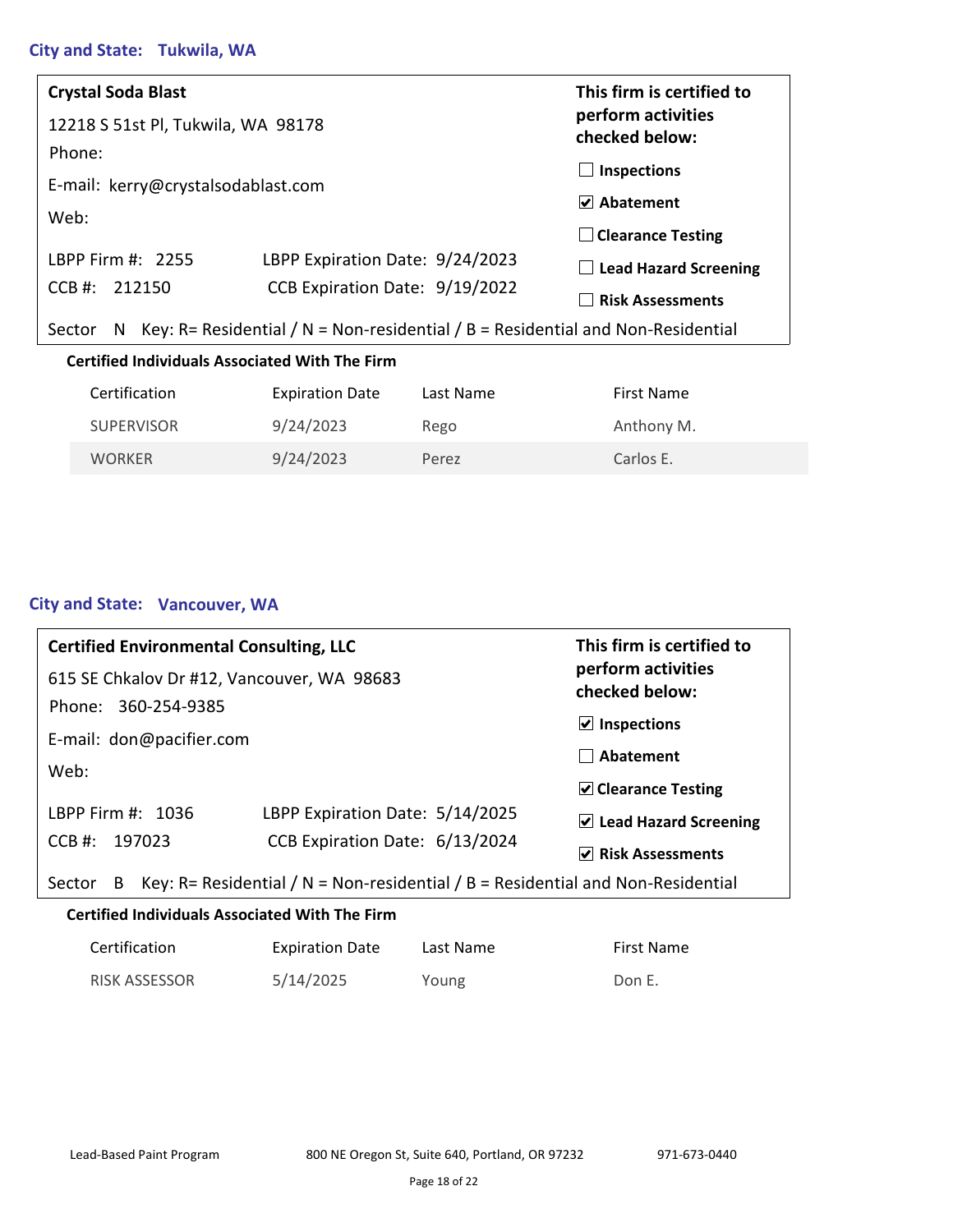### **City and State: Vancouver, WA**

| <b>Global Pacific Environmental, Inc.</b>                                                      |                                 |                | This firm is certified to                                                       |
|------------------------------------------------------------------------------------------------|---------------------------------|----------------|---------------------------------------------------------------------------------|
| PO Box 2759, Vancouver, WA 98668                                                               |                                 |                | perform activities<br>checked below:                                            |
| Phone: (360) 993-4479                                                                          |                                 |                | <b>Inspections</b>                                                              |
| E-mail: chuck@globalpacific.info                                                               |                                 |                | $\sqrt{ }$ Abatement                                                            |
| www.globalpacific.info<br>Web:                                                                 |                                 |                | <b>Clearance Testing</b>                                                        |
| LBPP Firm #: 1318                                                                              | LBPP Expiration Date: 7/30/2023 |                | <b>Lead Hazard Screening</b>                                                    |
| $CCB$ #:<br>147853                                                                             | CCB Expiration Date: 5/23/2023  |                | <b>Risk Assessments</b>                                                         |
| Sector B                                                                                       |                                 |                | Key: R= Residential / N = Non-residential / B = Residential and Non-Residential |
| <b>Certified Individuals Associated With The Firm</b>                                          |                                 |                |                                                                                 |
| Certification                                                                                  | <b>Expiration Date</b>          | Last Name      | <b>First Name</b>                                                               |
| <b>SUPERVISOR</b>                                                                              | 7/30/2023                       | Ragan          | Charles M.                                                                      |
| <b>SUPERVISOR</b>                                                                              | 7/30/2023                       | Stoltz         | Daniel L.                                                                       |
| <b>WORKER</b>                                                                                  | 7/30/2023                       | <b>Morales</b> | Brenda L.                                                                       |
| <b>WORKER</b>                                                                                  | 7/30/2023                       | Gottschalk     | Alex M.                                                                         |
| <b>WORKER</b>                                                                                  | 7/30/2023                       | Krause         | John P.                                                                         |
| PBS Services LLC dba Redline Environmental<br>3500 NE 50th Ct #10, Vancouver, WA 98661         |                                 |                | This firm is certified to<br>perform activities<br>checked below:               |
| Phone: 503-832-8300                                                                            |                                 |                | $\triangledown$ Inspections                                                     |
| E-mail: redlinefastpdx@gmail.com                                                               |                                 |                | Abatement                                                                       |
| Web:                                                                                           |                                 |                | $\triangledown$ Clearance Testing                                               |
| LBPP Firm #: 2263                                                                              | LBPP Expiration Date: 12/3/2023 |                | <b>Lead Hazard Screening</b>                                                    |
| $CCB$ #:<br>234257                                                                             | CCB Expiration Date: 1/26/2023  |                | <b>Risk Assessments</b>                                                         |
| Key: R= Residential / N = Non-residential / B = Residential and Non-Residential<br>Sector<br>B |                                 |                |                                                                                 |
| <b>Certified Individuals Associated With The Firm</b>                                          |                                 |                |                                                                                 |
| Certification                                                                                  | <b>Expiration Date</b>          | Last Name      | <b>First Name</b>                                                               |

Certification **Expiration Date** Last Name **First Name** INSPECTOR 12/3/2023 Rice Cheryl K. RISK ASSESSOR 3/23/2024 Rice Cheryl K.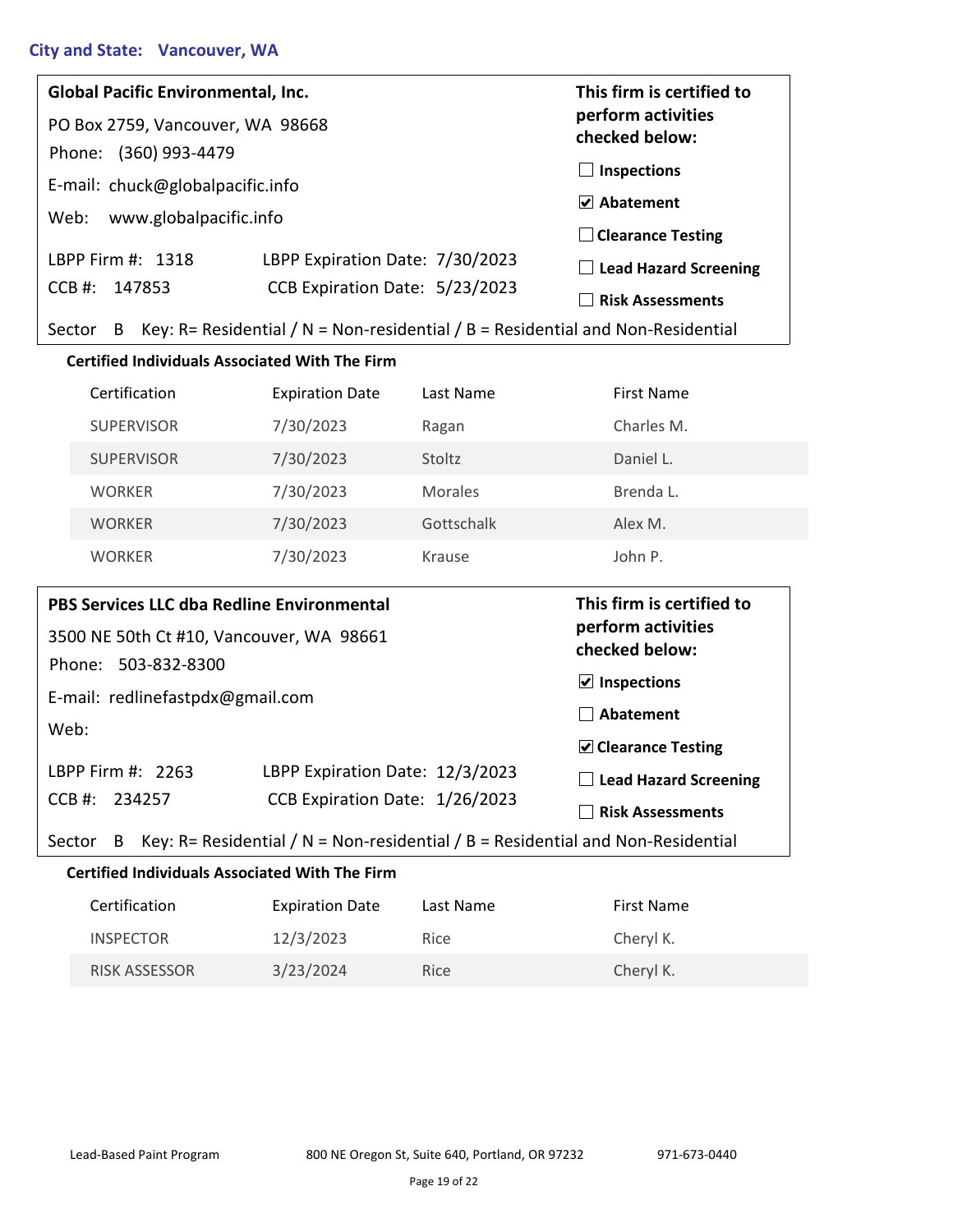### **City and State: Vancouver, WA**

| <b>RCP Environmental, LLC</b>                                                                  |                                | This firm is certified to            |  |
|------------------------------------------------------------------------------------------------|--------------------------------|--------------------------------------|--|
| 13828 NW 10th Court, B, Vancouver, WA 98685                                                    |                                | perform activities<br>checked below: |  |
| Phone: 360-787-3682                                                                            |                                | $\vert$ Inspections                  |  |
| E-mail: dave.routtu@rcpenvironmental.com                                                       |                                | Abatement                            |  |
| Web:                                                                                           |                                |                                      |  |
| LBPP Firm #: 2200                                                                              | LBPP Expiration Date: 6/1/2024 | $\triangledown$ Clearance Testing    |  |
| CCB #: 226980                                                                                  | CCB Expiration Date: 7/19/2023 | $\vee$ Lead Hazard Screening         |  |
|                                                                                                |                                | <b>V</b> Risk Assessments            |  |
| Key: R= Residential / N = Non-residential / B = Residential and Non-Residential<br>Sector<br>B |                                |                                      |  |

| Certification        | <b>Expiration Date</b> | Last Name | First Name |
|----------------------|------------------------|-----------|------------|
| <b>RISK ASSESSOR</b> | 7/1/2024               | Routtu    | David J.   |

| <b>Sterling Technologies LLC</b>                                                                  |                                  | This firm is certified to            |  |  |
|---------------------------------------------------------------------------------------------------|----------------------------------|--------------------------------------|--|--|
| 317 NE 144th St, Vancouver, WA 98685                                                              |                                  | perform activities<br>checked below: |  |  |
| Phone: 3605766331                                                                                 |                                  |                                      |  |  |
|                                                                                                   |                                  | $\triangleright$ Inspections         |  |  |
| E-mail: thomas@sterling-llc.com                                                                   |                                  |                                      |  |  |
|                                                                                                   |                                  | Abatement                            |  |  |
| Web:                                                                                              |                                  |                                      |  |  |
|                                                                                                   |                                  | $\triangleright$ Clearance Testing   |  |  |
| LBPP Firm #: 1956                                                                                 | LBPP Expiration Date: 10/22/2023 | $\vee$ Lead Hazard Screening         |  |  |
|                                                                                                   |                                  |                                      |  |  |
| $CCB$ #: 191553                                                                                   | CCB Expiration Date: 4/1/2023    | $ $ Risk Assessments                 |  |  |
| Key: R= Residential / $N = Non-residential / B = Residential and Non-Residential$<br>Sector<br>B. |                                  |                                      |  |  |

| Certification        | <b>Expiration Date</b> | Last Name | First Name |
|----------------------|------------------------|-----------|------------|
| <b>RISK ASSESSOR</b> | 10/22/2023             | Nadermann | Thomas H.  |
| <b>RISK ASSESSOR</b> | 7/22/2024              | Wilson    | Edwin L.   |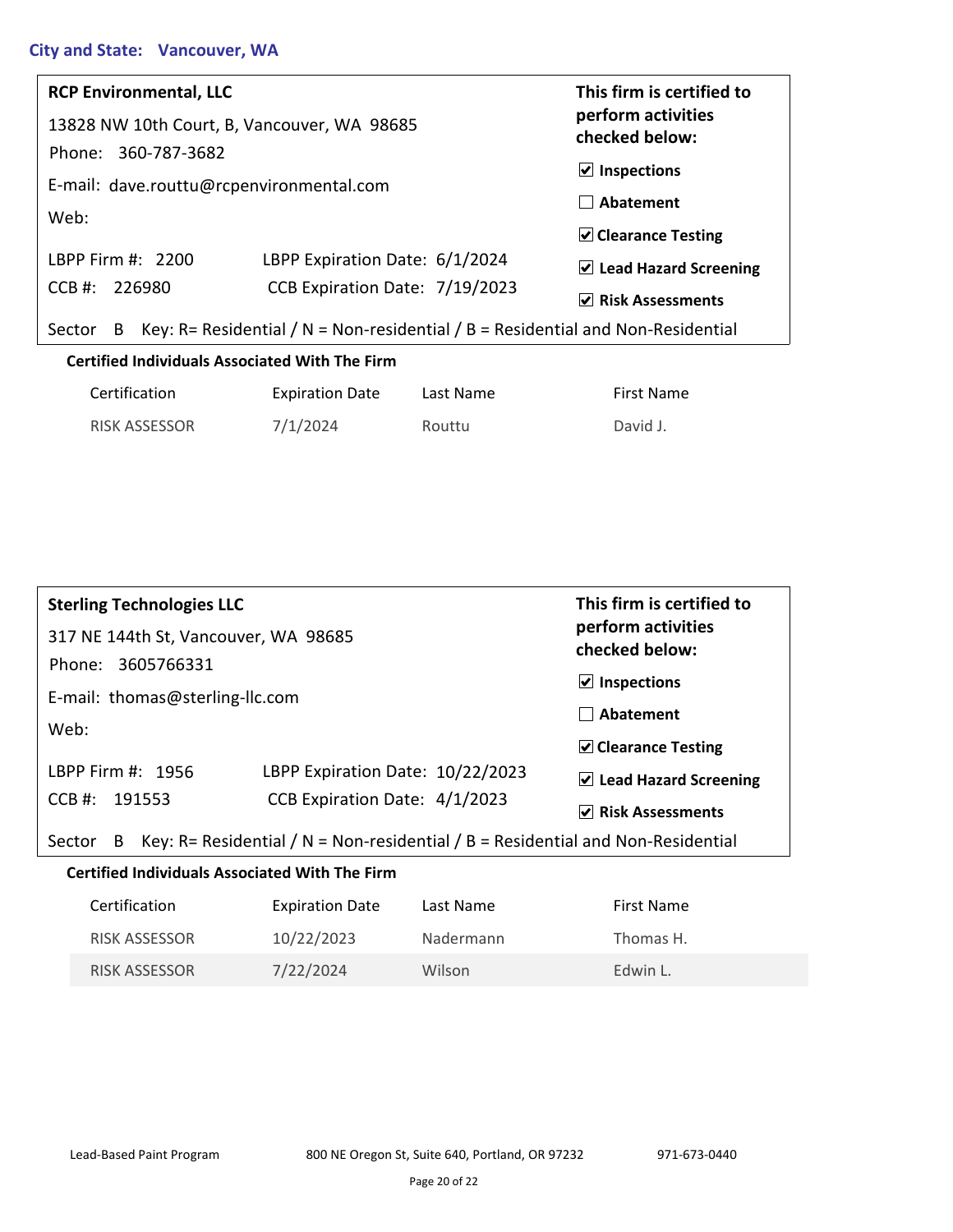### **City and State: Wilsonville, OR**

| <b>Apex Environmental</b>                                                                      | This firm is certified to            |                                  |  |  |
|------------------------------------------------------------------------------------------------|--------------------------------------|----------------------------------|--|--|
| PO Box 1445, Wilsonville, OR 97070                                                             | perform activities<br>checked below: |                                  |  |  |
| Phone: 503-789-4185                                                                            |                                      |                                  |  |  |
| E-mail: tulla.stocker@apexenviro.com                                                           |                                      | $\triangleright$ Inspections     |  |  |
| Web: www.apexenviron.com                                                                       |                                      | Abatement                        |  |  |
|                                                                                                |                                      | <b>Clearance Testing</b>         |  |  |
| LBPP Firm #: 1154                                                                              | LBPP Expiration Date: 6/30/2023      | $\vee$ Lead Hazard Screening     |  |  |
| CCB #: 146557                                                                                  | CCB Expiration Date: 12/22/2022      | $\triangledown$ Risk Assessments |  |  |
| Key: R= Residential / N = Non-residential / B = Residential and Non-Residential<br>Sector<br>B |                                      |                                  |  |  |

| <b>Certified Individuals Associated With The Firm</b> |  |  |  |  |
|-------------------------------------------------------|--|--|--|--|
|-------------------------------------------------------|--|--|--|--|

| Certification        | <b>Expiration Date</b> | Last Name | First Name |
|----------------------|------------------------|-----------|------------|
| <b>RISK ASSESSOR</b> | 7/30/2023              | Stocker   | Tulla R.   |

| GeoDesign, Inc.                                                                 | This firm is certified to       |                                      |
|---------------------------------------------------------------------------------|---------------------------------|--------------------------------------|
| 9450 SW Commerce Circle Ste 300, Wilsonville, OR 97070<br>Phone: (503) 968-8787 |                                 | perform activities<br>checked below: |
|                                                                                 | $\vee$ Inspections              |                                      |
| E-mail: geoaccounting@geodesigninc.com<br>www.geodesigninc.com<br>Web:          |                                 | Abatement                            |
|                                                                                 |                                 | $\Box$ Clearance Testing             |
| LBPP Firm #: 1417                                                               | LBPP Expiration Date: 8/20/2023 | $\Box$ Lead Hazard Screening         |
| CCB #: 172435                                                                   | CCB Expiration Date: 10/28/2022 | $\vee$ Risk Assessments              |
|                                                                                 |                                 |                                      |

# Sector B Key: R= Residential / N = Non-residential / B = Residential and Non-Residential

| Certification        | <b>Expiration Date</b> | Last Name      | First Name |
|----------------------|------------------------|----------------|------------|
| <b>INSPECTOR</b>     | 1/15/2023              | Vandecoevering | Steven R.  |
| <b>INSPECTOR</b>     | 1/15/2023              | Hainley        | Timothy J. |
| <b>INSPECTOR</b>     | 11/19/2023             | DeJonge        | Andre D.   |
| <b>RISK ASSESSOR</b> | 8/22/2025              | <b>Ellis</b>   | Connor J.  |